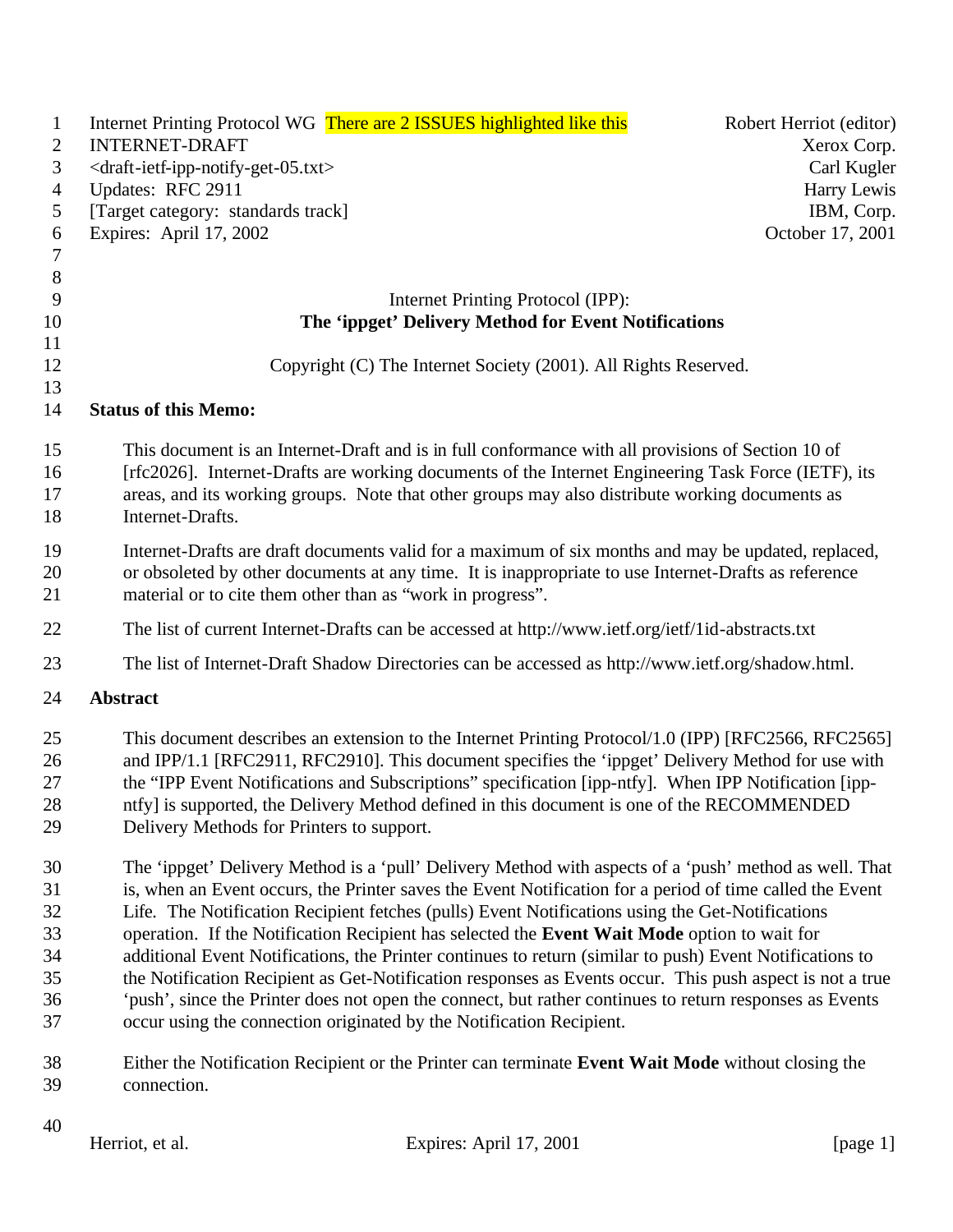40

| 41 | <b>Table of Contents</b> |  |
|----|--------------------------|--|
| 42 |                          |  |
| 43 |                          |  |
| 44 |                          |  |
| 45 |                          |  |
| 46 |                          |  |
| 47 |                          |  |
| 48 |                          |  |
| 49 |                          |  |
| 50 |                          |  |
| 51 |                          |  |
| 52 |                          |  |
| 53 |                          |  |
| 54 |                          |  |
| 55 |                          |  |
| 56 |                          |  |
| 57 |                          |  |
| 58 |                          |  |
| 59 |                          |  |
| 60 |                          |  |
| 61 |                          |  |
| 62 |                          |  |
| 63 |                          |  |
| 64 |                          |  |
| 65 |                          |  |
| 66 |                          |  |
| 67 |                          |  |
| 68 |                          |  |
| 69 |                          |  |
| 70 |                          |  |
| 71 |                          |  |
| 72 |                          |  |
| 73 |                          |  |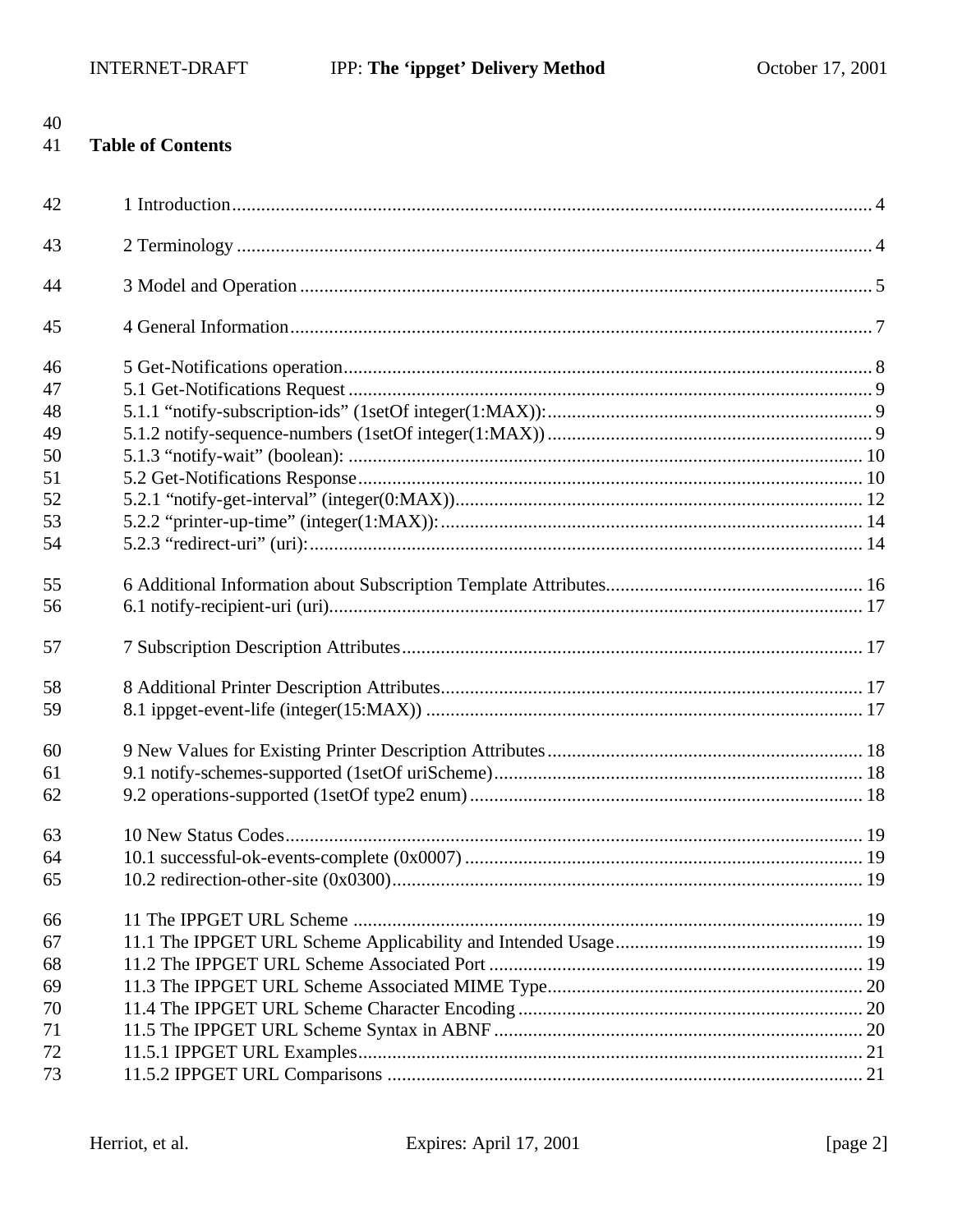| 74       |                                                                                  |  |
|----------|----------------------------------------------------------------------------------|--|
| 75       |                                                                                  |  |
| 76       |                                                                                  |  |
| 77       |                                                                                  |  |
| 78       |                                                                                  |  |
| 79       |                                                                                  |  |
| 80       | 14.1.1 Additional values for the "notify-schemes-supported" Printer attribute 24 |  |
| 81       |                                                                                  |  |
| 82       |                                                                                  |  |
| 83       |                                                                                  |  |
| 84       |                                                                                  |  |
| 85       |                                                                                  |  |
| 86       |                                                                                  |  |
| 87       |                                                                                  |  |
| 88       |                                                                                  |  |
| 89       |                                                                                  |  |
| 90<br>91 |                                                                                  |  |

# **Table of Tables**

| -93 |                                                                                            |  |
|-----|--------------------------------------------------------------------------------------------|--|
| -94 | Table 2 - Combinations of "notify-wait", "status-code", and "notify-get-interval"13        |  |
| -95 |                                                                                            |  |
| 96  | Table 4 – Additional Attributes in Event Notification Content for Job Events16             |  |
| 97  | Table 5 – Combinations of Events and Subscribed Events for "job-impressions-completed"  16 |  |
| -98 | Table 6 – Additional Attributes in Event Notification Content for Printer Events16         |  |
| -99 |                                                                                            |  |
| 100 |                                                                                            |  |
|     |                                                                                            |  |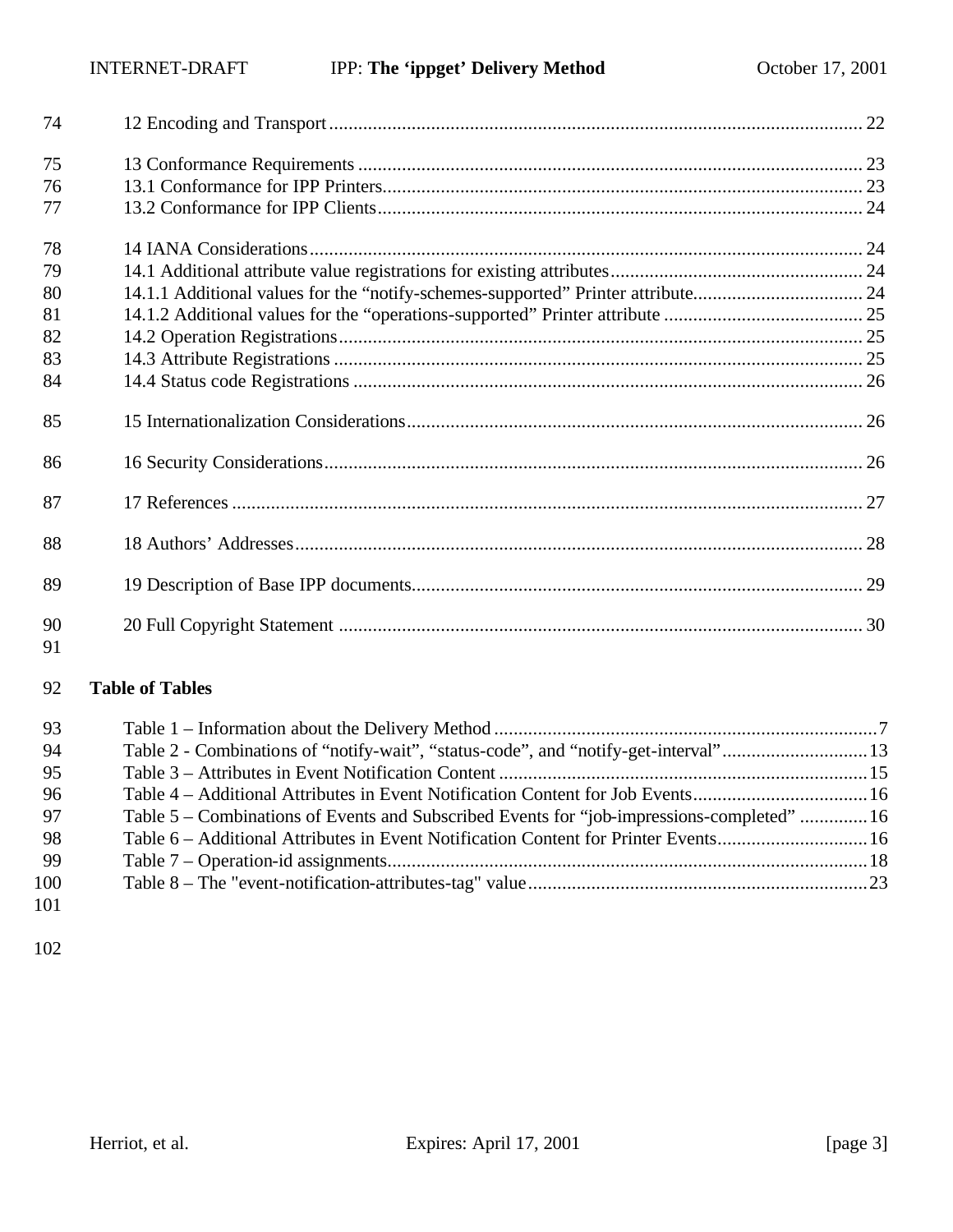# **1 Introduction**

 The "IPP Event Notifications and Subscriptions" document [ipp-ntfy] defines an OPTIONAL extension to Internet Printing Protocol/1.0 (IPP) [RFC2566, RFC2565] and IPP/1.1 [RFC2911, RFC2910]. For a description of the base IPP documents, see section 19. The [ipp-ntfy] extension defines operations that a client can perform in order to create Subscription Objects in a Printer and carry out other operations on them. A Subscription Object represents a Subscription abstraction. A client associates Subscription Objects with a particular Job by performing the Create-Job-Subscriptions operation or by submitting a Job with subscription information. A client associates Subscription Objects with the Printer by performing a Create-Printer-Subscriptions operation. Four other operations are defined for Subscription Objects: Get-Subscriptions-Attributes, Get-Subscriptions, Renew-Subscription, and Cancel-Subscription. The Subscription Object specifies that when one of the specified Events occurs, the Printer sends an asynchronous Event Notification to the specified Notification Recipient via the specified Delivery Method (i.e., protocol).

- The "IPP Event Notifications and Subscriptions" document [ipp-ntfy] specifies that each Delivery Method is defined in another document. This document is one such document, and it specifies the 'ippget' delivery method. When IPP Notification [ipp-ntfy] is supported, the Delivery Method defined in this document is one of the RECOMMENDED Delivery Methods for Printers to support.
- The 'ippget' Delivery Method is a 'pull' Delivery Method with aspects of a 'push' method as well. That is, when an Event occurs, the Printer saves the Event Notification for a period of time called the Event Life. The Notification Recipient fetches (pulls) the Event Notifications using the Get-Notifications operation. This operation causes the Printer to return all Event Notifications held for the specified Subscription object(s). If the Notification Recipient has selected the **Event Wait Mode** option to wait for additional Event Notifications, the Printer continues to return (similar to push) Event Notifications to the Notification Recipient as Get-Notification responses as Events occur. This push aspect is not a 126 true 'push', since the Printer does not open the transaction, but rather continues to return responses as Events occur using the transaction originated by the Notification Recipient.
- The Notification Recipient can terminate **Event Wait Mode** (without closing the connection) by
- supplying the "notify-wait" attribute with a 'false' value in a subsequent Get-Notifications request.
- Similarly, the Printer can terminate **Event Wait Mode** (without closing the connection) by returning the
- "notify-get-interval" operation attribute in a Get-Notifications response which tells the Notification
- Recipient how long to wait before trying again.

# **2 Terminology**

- This section defines the following terms that are used throughout this document:
- This document uses the same terminology as [RFC2911], such as "client", "Printer", "Job", "attribute", "attribute value", "keyword", "operation", "request", "response", and "support".
- Capitalized terms, such as **MUST, MUST NOT, REQUIRED, SHOULD, SHOULD NOT, MAY,**
- **NEED NOT, and OPTIONAL**, have special meaning relating to conformance as defined in RFC 2119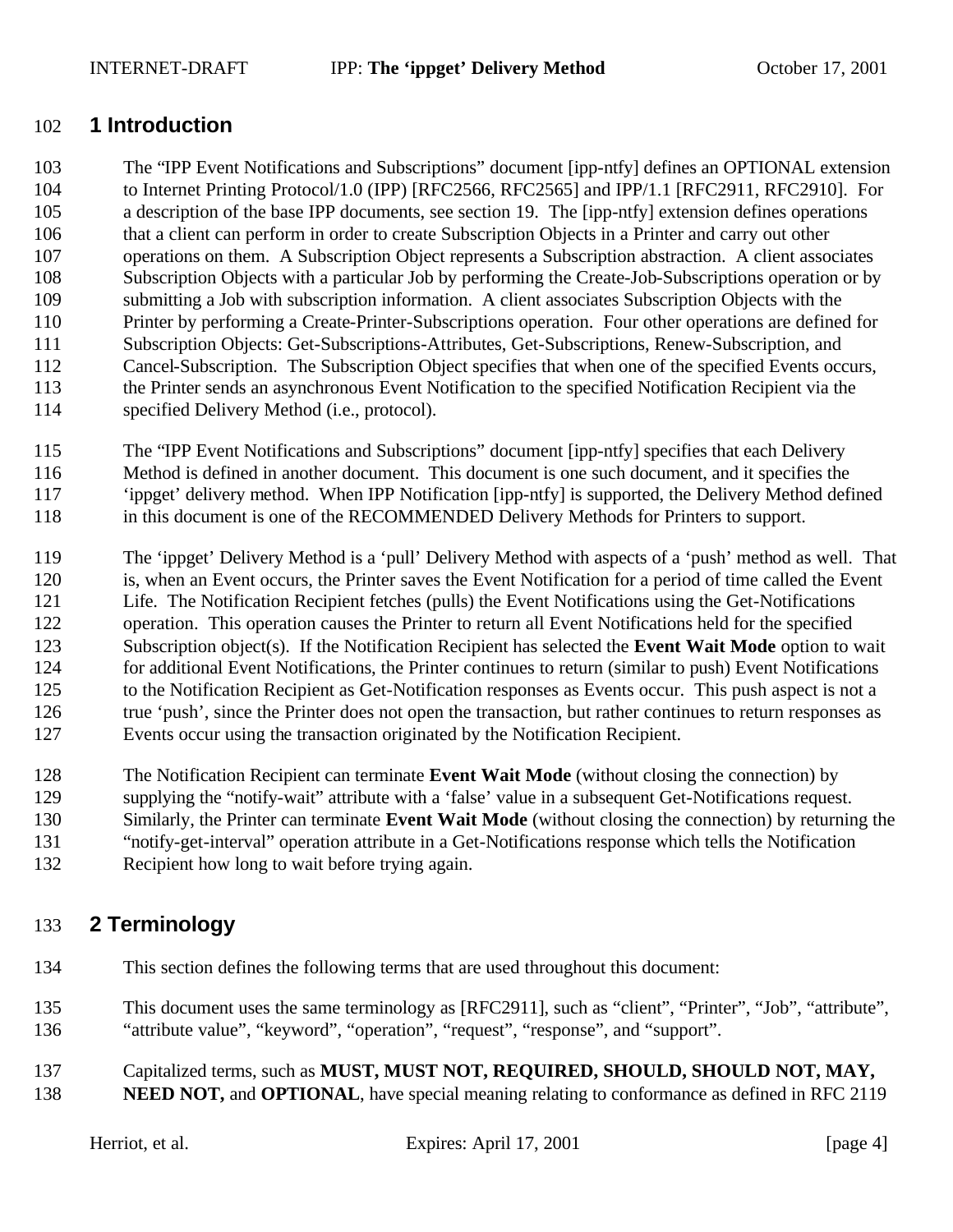- [RFC2119] and [RFC2911] section 12.1. If an implementation supports the extension defined in this document, then these terms apply; otherwise, they do not. These terms define conformance to *this document only*; they do not affect conformance to other documents, unless explicitly stated otherwise.
- **Event Life:** The length of time in seconds after an Event occurs during which the Printer will return that Event in a Event Notification in a Get-Notifications response. After the Event Life expires, the Printer will no longer return an Event Notification for that Even in a Get-Notifications response.
- **Event Notification Attributes Group:** The attributes group in a response that contains attributes that are part of an Event Notification.
- **Event Wait Mode:** The mode requested by a Notification Recipient client in its Get-Notifications Request and granted by a Printer to keep the connection open where the Printer sends subsequent Event Notifications to the Notification Recipient as they occur as additional Get-Notification Responses.
- Other capitalized terms, such as Notification Recipient, Event, Event Notification, Compound Event Notification, Printer, etc., are defined in [ipp-ntfy], have the same meanings, and are not reproduced here. However, for convenience the following key terms are reproduced here:
- **Event –** some occurrence (either expected or unexpected) within the printing system of a change of state, condition, or configuration of a Job or Printer object. An Event occurs only at one instant in time and does not span the time the physical Event takes place. For example, jam-occurred and jam-cleared are two distinct, instantaneous Events, even though the jam may last for a while.
- **Event Notification –** the information about an Event that the Printer sends when an Event occurs.

# **3 Model and Operation**

- In a Subscription Creation Operation, when the value of the "notify-recipient-uri" attribute has the scheme 'ippget', the client is requesting that the Printer use the 'ippget' Delivery Method for the Event Notifications associated with the new Subscription Object. The client SHOULD choose a value for the 164 address part of the "notify-recipient-uri" attribute that **uniquely** identifies the Notification Recipient.
- When an Event occurs, the Printer MUST generate an Event Notification and MUST assign it the Event Life. The Printer MUST hold an Event Notification for its assigned Event Life.
- When a Notification Recipient wants to receive Event Notifications for a Subscription object, it
- performs the Get-Notifications operation supplying the Subscription object's subscription-id, which
- causes the Printer to return all un-expired Event Notifications held for that Subscription object. If the
- Notification Recipient has selected the **Event Wait Mode** option to wait for additional Event
- Notifications, the response to the Get-Notifications request continues indefinitely as the Printer
- continues to send Event Notifications in the response as Events occur for that Subscription object.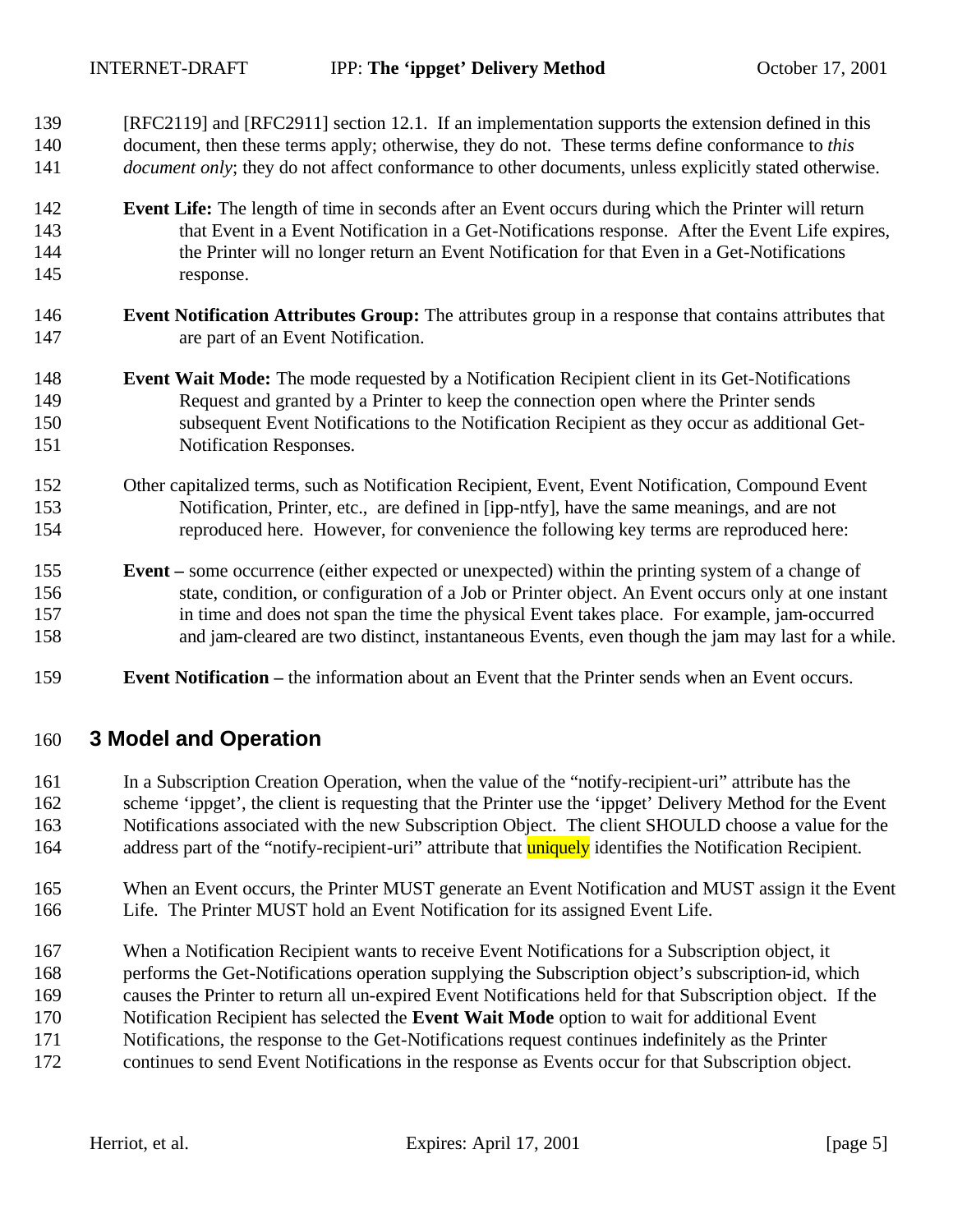When the Notification Recipient requests Event Notifications for per-Job Subscription Objects, the Notification Recipient typically performs the Get-Notifications operation within a second of performing the Subscription Creation operation. Because the Printer MUST save Event Notifications for at least 15 seconds (see section 8.1), the Notification Recipient is unlikely to miss any Event Notifications that occur between the Subscription Creation and the Get-Notifications operation.

 ISSUE 01: Although we agreed to extend Job Creation operations to support **Event Wait Mode**, it 179 seems to be an unnecessary complication, since the Printer MUST keep events for at least 15 seconds. 180 So OK NOT to add the "notify-wait" (boolean) operation attribute to Job Creation operations and NOT 181 have to have Job Creation responses return Event Notification Groups (in addition to returning **Subscription Attribute Groups).** 

 The 'ippget' Delivery Method is designed primarily for (1) a client that wants to get Events (from the job's per-Job Subscription object) for a job that it has submitted and (2) for a privileged client that wants to get all job or printer Events from a per-Printer Subscription object. If several groups of users expect to receive jobs from other users (FAX paradigm) and each group has a different designated person, say, a secretary, to receive job completion Events, the Printer should be configured to support multiple URLs, one for each group. Then the designated person can run an application that gets the events for jobs submitted to that URL from the per-Printer Subscription object that the application creates.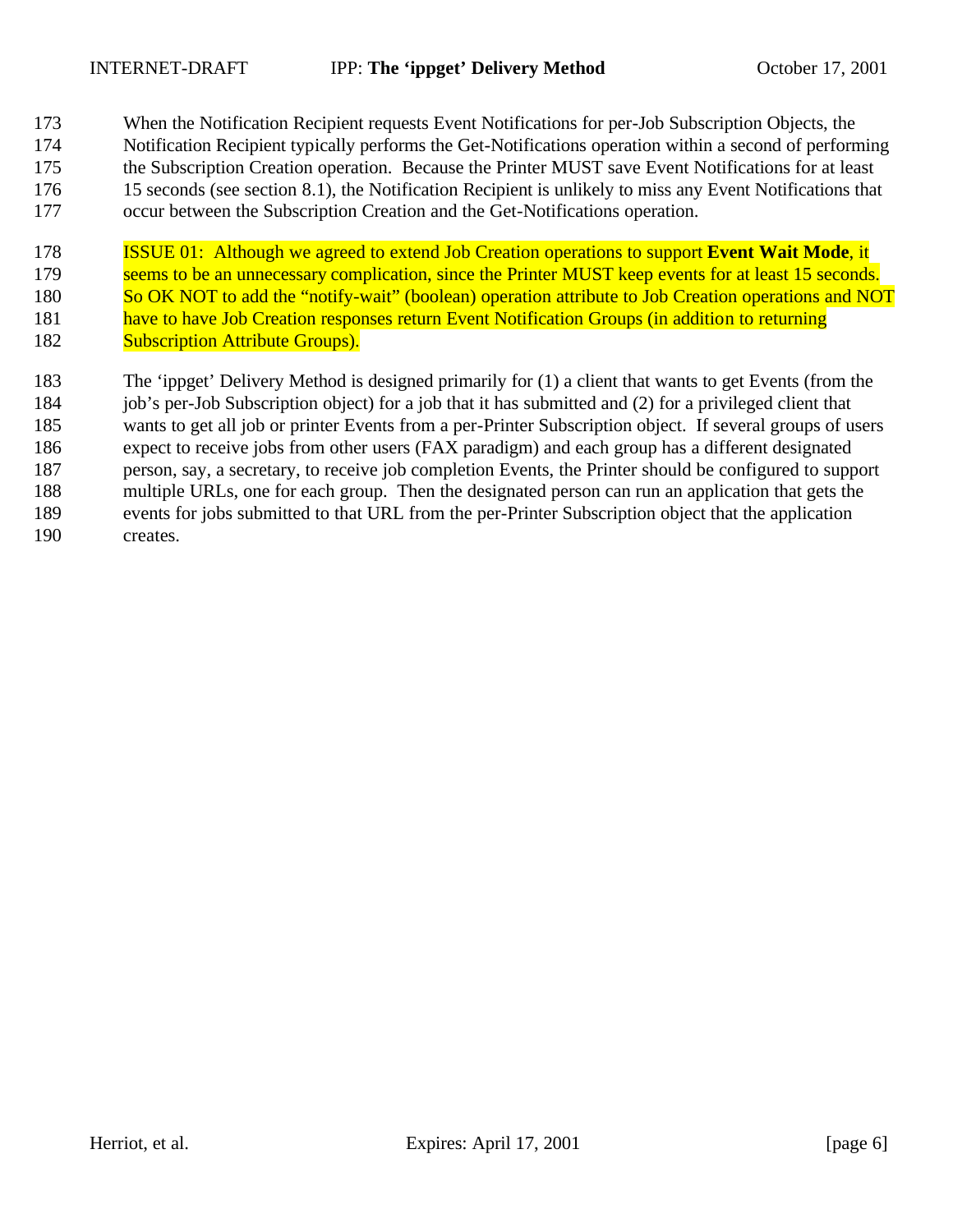# INTERNET-DRAFT **IPP:** The 'ippget' Delivery Method October 17, 2001

# 191 **4 General Information**

192 If a Printer supports this Delivery Method, the following are its characteristics.

# 193 **Table 1 – Information about the Delivery Method**

|    | Document Method Conformance Requirement                                                                                                                                                                                                                                                                                                                                                                                                                     | Delivery Method Realization                                                                                                        |
|----|-------------------------------------------------------------------------------------------------------------------------------------------------------------------------------------------------------------------------------------------------------------------------------------------------------------------------------------------------------------------------------------------------------------------------------------------------------------|------------------------------------------------------------------------------------------------------------------------------------|
| 1. | What is the URL scheme name for the Delivery Method?                                                                                                                                                                                                                                                                                                                                                                                                        | ippget                                                                                                                             |
| 2. | Is the Delivery Method REQUIRED, RECOMMENDED<br>or OPTIONAL for an IPP Printer to support?                                                                                                                                                                                                                                                                                                                                                                  | <b>RECOMMENDED</b>                                                                                                                 |
| 3. | What transport and delivery protocols does the Printer<br>use to deliver the Event Notification Content, i.e., what is<br>the entire network stack?                                                                                                                                                                                                                                                                                                         | IPP with one new operation.                                                                                                        |
| 4. | Can several Event Notifications be combined into a<br><b>Compound Event Notification?</b>                                                                                                                                                                                                                                                                                                                                                                   | Yes.                                                                                                                               |
| 5. | Is the Delivery Method initiated by the Notification<br>Recipient (pull), or by the Printer (push)?                                                                                                                                                                                                                                                                                                                                                         | This Delivery Method is a pull<br>method with aspects of a push<br>method, though the Printer does not<br>initiate the connection. |
| 6. | Is the Event Notification content Machine Consumable or<br>Human Consumable?                                                                                                                                                                                                                                                                                                                                                                                | <b>Machine Consumable</b>                                                                                                          |
| 7. | What section in this document answers the following<br>question? For a Machine Consumable Event Notification,<br>what is the representation and encoding of values defined<br>in section 9.1 of [ipp-ntfy] and the conformance<br>requirements thereof? For a Human Consumable Event<br>Notification, what is the representation and encoding of<br>pieces of information defined in section 9.2 of [ipp-ntfy]<br>and the conformance requirements thereof? | Section 5                                                                                                                          |
| 8. | What are the latency and reliability of the transport and<br>delivery protocol?                                                                                                                                                                                                                                                                                                                                                                             | Same as IPP and the underlying<br>HTTP transport                                                                                   |
| 9. | What are the security aspects of the transport and delivery<br>protocol, e.g., how it is handled in firewalls?                                                                                                                                                                                                                                                                                                                                              | Same as IPP and the underlying<br>HTTP transport and in the same<br>direction, so no new firewall<br>considerations.               |
|    | 10. What are the content length restrictions?                                                                                                                                                                                                                                                                                                                                                                                                               | None                                                                                                                               |
|    | 11. What are the additional values or pieces of information<br>that a Printer sends in an Event Notification content and<br>the conformance requirements thereof?                                                                                                                                                                                                                                                                                           | None                                                                                                                               |
|    | 12. What are the additional Subscription Template and/or<br>Subscription Description attributes and the conformance<br>requirements thereof?                                                                                                                                                                                                                                                                                                                | None                                                                                                                               |
|    | 13. What are the additional Printer Description attributes and<br>the conformance requirements thereof?                                                                                                                                                                                                                                                                                                                                                     | "ipp-event-life" (integer (15: MAX))                                                                                               |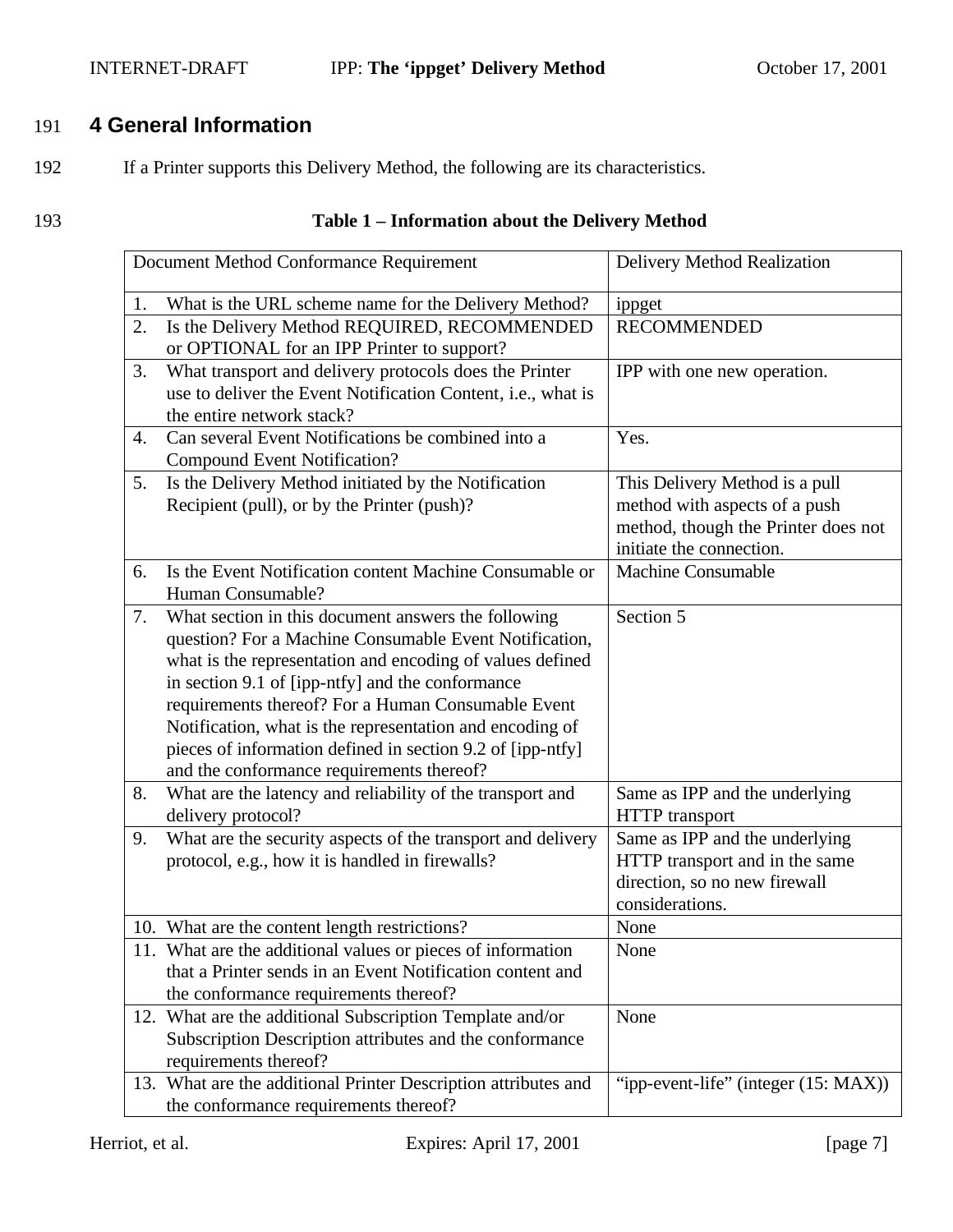# **5 Get-Notifications operation**

- This operation is issued by a client acting in the role of a Notification Recipient requesting the Printer to return all Event Notifications held for the identified Subscription object(s).
- A Printer MUST support this operation.

#### When a Printer performs this operation, it MUST return all and only those Event Notifications:

- 1. Whose associated Subscription Object's "notify-subscription-id" Subscription Description attribute equals one of the values of the "notify-subscription-ids" (1setOf integer(1:MAX)) operation attribute AND
- 2. Whose associated Subscription Object's "notify-recipient-uri" attribute matches the scheme value of 'ippget' using the (case-insensitive) matching rules in section 11.5.2 AND
- 3. Whose "notify-sequence-number" is equal to or greater than the corresponding value of the "notify-sequence-numbers (1setOf integer(1:MAX)) operation attribute, if supplied AND
- 4. Whose Event Life has not yet expired AND
- 5. Where the Notification Recipient is the owner of or has read-access rights to the identified Subscription Object.
- The Notification Recipient client can request **Event Wait Mode** by supplying the "notify-wait" operation attribute with a 'true' value.
- The Notification Recipient client can terminate **Event Wait Mode** (without closing the connection) by supplying the "notify-wait" attribute with a 'false' value in a subsequent Get-Notifications request. Similarly, the Printer can terminate **Event Wait Mode** (without closing the connection) by returning the "notify-get-interval" operation attribute in a Get-Notifications response which tells the Notification Recipient how long to wait before trying again.
- The Printer MUST accept the request in any state (see [RFC2911] "printer-state" and "printer-state-reasons" attributes) and MUST remain in the same state with the same "printer-state-reasons" values.
- *Access Rights:* If the policy of the Printer is to allow all users to access all Event Notifications, then the Printer MUST accept this operation from any user. Otherwise, the authenticated user (see [RFC2911] section 8.3) performing this operation MUST be the owner of each Subscription Object identified by the "notify-subscription-ids" operation attribute (as returned during a Subscription Creation Operation) or an operator or administrator of the Printer (see [RFC2911] Sections 1 and 8.5). Otherwise, the IPP object MUST reject the operation and return: 'client-error-forbidden', 'client-error-not-authenticated', or 'client-error-not-authorized' status code as appropriate.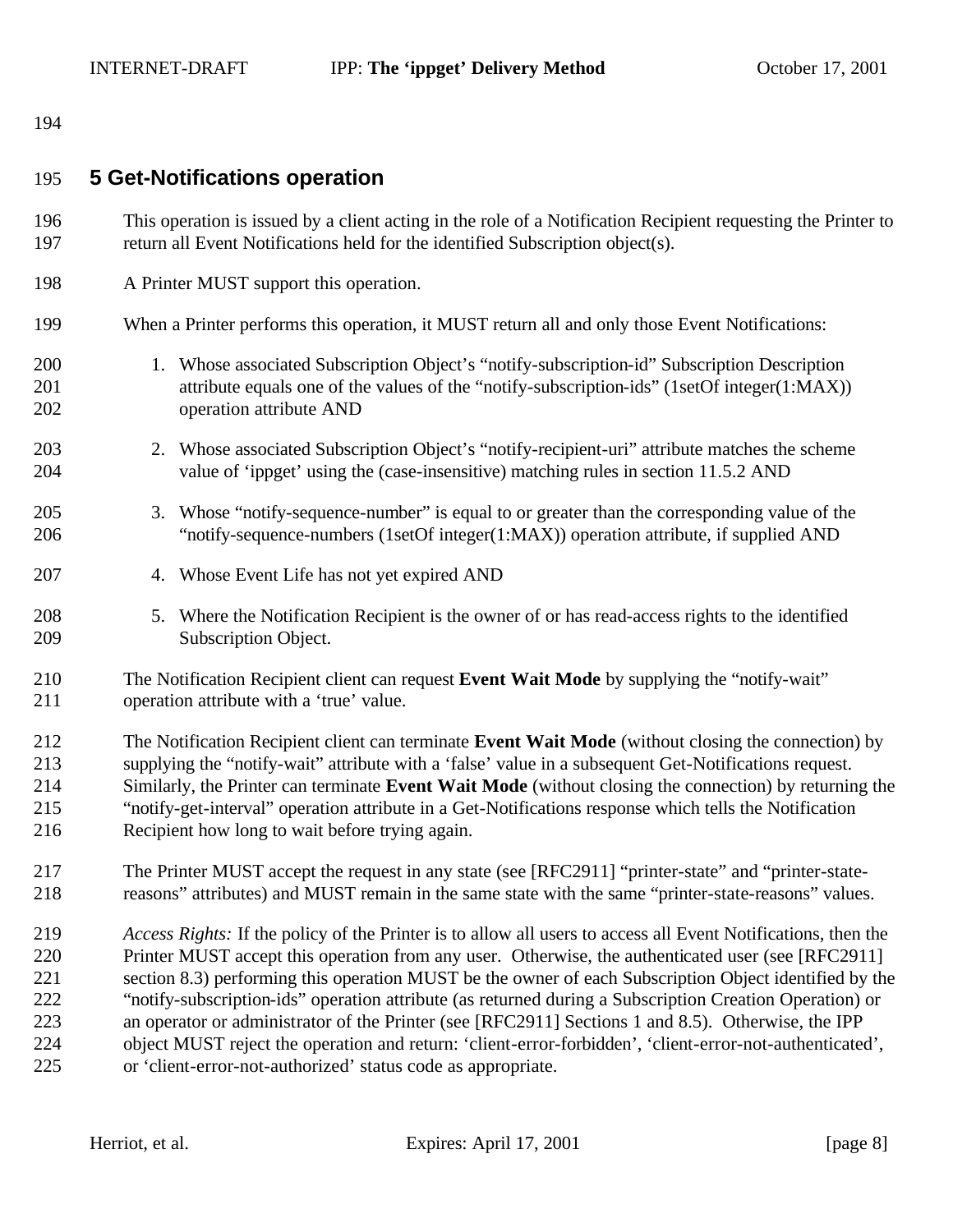| 226                                    | <b>5.1 Get-Notifications Request</b>                                                                                                                                                                                                                                                                                                                                                                                                                               |
|----------------------------------------|--------------------------------------------------------------------------------------------------------------------------------------------------------------------------------------------------------------------------------------------------------------------------------------------------------------------------------------------------------------------------------------------------------------------------------------------------------------------|
| 227                                    | The following groups of attributes are part of the Get-Notifications Request:                                                                                                                                                                                                                                                                                                                                                                                      |
| 228                                    | Group 1: Operation Attributes                                                                                                                                                                                                                                                                                                                                                                                                                                      |
| 229<br>230<br>231<br>232               | Natural Language and Character Set:<br>The "attributes-charset" and "attributes-natural-language" attributes as described in<br>[RFC2911] section 3.1.4.1.                                                                                                                                                                                                                                                                                                         |
| 233<br>234<br>235<br>236               | Target:<br>The "printer-uri" (uri) operation attribute which is the target for this operation as described in<br>[RFC2911] section 3.1.5.                                                                                                                                                                                                                                                                                                                          |
| 237<br>238<br>239<br>240               | <b>Requesting User Name:</b><br>The "requesting-user-name" (name(MAX)) attribute SHOULD be supplied by the client as<br>described in [RFC2911] section 8.3.                                                                                                                                                                                                                                                                                                        |
| 241                                    | 5.1.1 "notify-subscription-ids" (1setOf integer(1:MAX)):                                                                                                                                                                                                                                                                                                                                                                                                           |
| 242<br>243<br>244<br>245               | This attribute identifies one or more Subscription objects for which Events are requested. The<br>client MUST supply this attribute with at least one value. The Printer object MUST support<br>this attribute with multiple values.                                                                                                                                                                                                                               |
| 246<br>247<br>248                      | If no Subscription Object exists with the supplied identifier, the Printer MUST return the<br>'client-error-not-found' status code.                                                                                                                                                                                                                                                                                                                                |
| 249<br>250<br>251<br>252               | If an identified Subscription Object does not have a "notify-recipients-uri" Subscription<br>attribute with 'ippget' scheme (case insensitive-match - see section 11.5.2), the Printer MUST<br>reject the request and return the 'client-error-uri-scheme-not-supported' status code.                                                                                                                                                                              |
| 253<br>254<br>255                      | Note: The name of both the "notify-subscription-ids" and "notify-sequence-numbers"<br>end in 's', since they are multi-valued. However, there are other occurrences of these<br>attribute names without the 's' that are single valued.                                                                                                                                                                                                                            |
| 256                                    | 5.1.2 notify-sequence-numbers (1setOf integer(1:MAX))                                                                                                                                                                                                                                                                                                                                                                                                              |
| 257<br>258<br>259<br>260<br>261<br>262 | This attribute specifies one or more lowest Event Notification sequence number values for the<br>Subscription objects identified by the corresponding values of the "notify-subscription-ids"<br>operation attribute. The Notification Recipient SHOULD supply this attribute and the number<br>of values SHOULD be the same as the number of values of the "notify-subscriptions-ids"<br>attribute. The Printer MUST support this attribute with multiple values. |
| 263<br>264<br>265                      | The Printer MUST NOT return Notification Events with lower sequence numbers for the<br>corresponding Subscription object. Therefore, by supplying the proper values for this attribute<br>the Notification Recipient can prevent getting the same Event Notifications from a                                                                                                                                                                                       |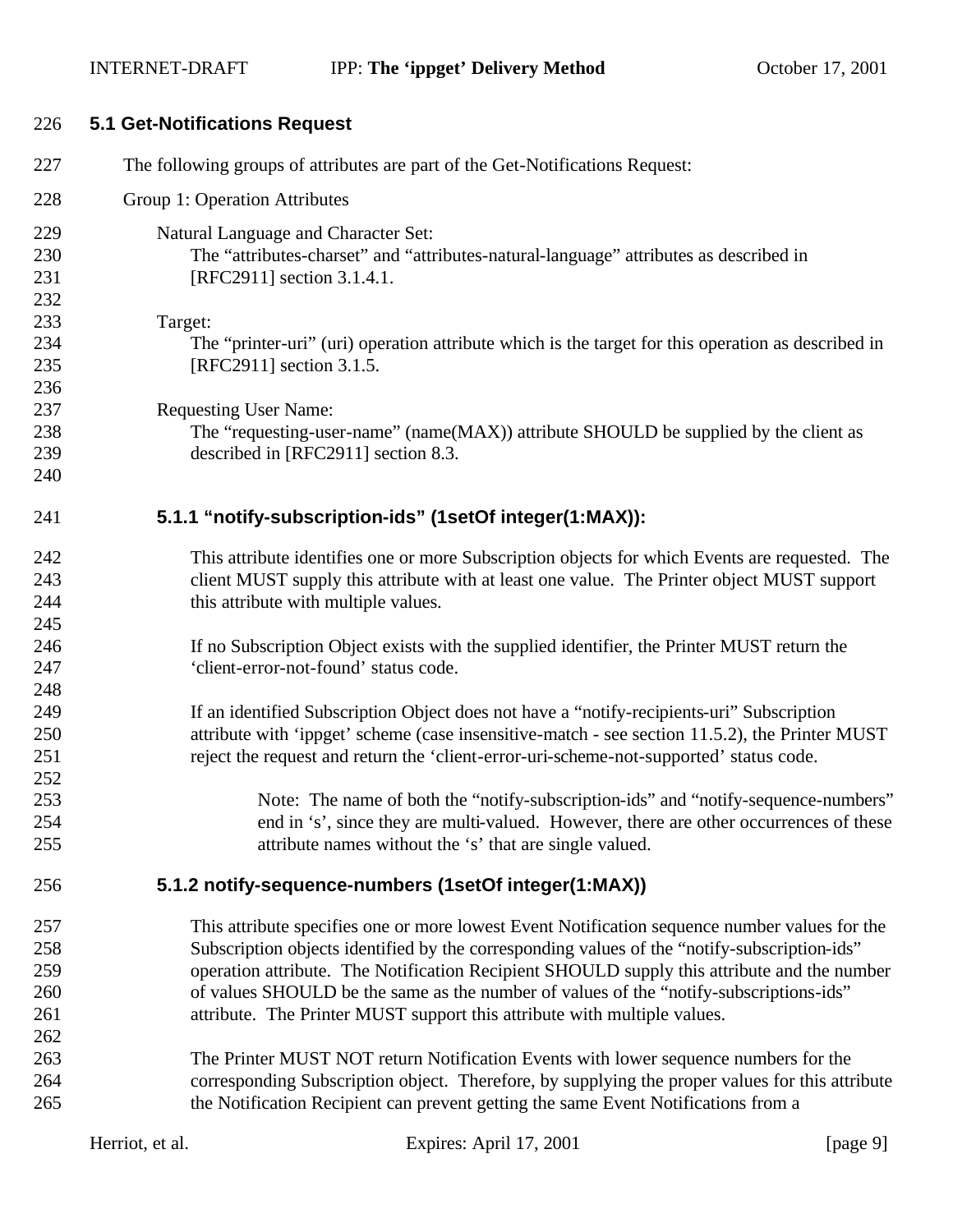| 266 | Subscription object that were returned on a previous Get-Notifications request. The                  |
|-----|------------------------------------------------------------------------------------------------------|
| 267 | Notification Recipient SHOULD remember the highest "notify-sequence-number" value                    |
| 268 | returned for each Subscription object requested and SHOULD pass that value for each                  |
| 269 | requested Subscription object on the next Get-Notifications request.                                 |
| 270 |                                                                                                      |
| 271 | If the Notification Recipient supplies fewer values for this attribute (including omitting this      |
| 272 | attribute) than for the "notify-subscription-ids" operation attribute, the Printer assumes a '1'     |
| 273 | value for each missing value. A value of '1' causes the Printer to return any un-expired Event       |
| 274 | Notification for that Subscription object, since '1' is the lowest possible sequence number. If      |
| 275 | the Notification Recipient supplies more values for this attribute than the number of values for     |
| 276 | the "notify-subscription-ids" operation attribute, the Printer ignores the extra values.             |
| 277 |                                                                                                      |
| 278 | Note: If a Notification Recipient performs two consecutive Get-Notifications operations with         |
| 279 | the same value for "notify-sequence-number" (or omits the attribute), the time stamp of the          |
| 280 | first Event Notification in the second Get-Notifications Response may be less than the time          |
| 281 | stamp of the last Event Notification in the first Get-Notification Response. This happens            |
| 282 | because the Printer sends all unexpired Event Notification with a sequence number equal or           |
| 283 | higher according to the ordering specified in [ipp-ntfy] and some Event Notifications from the       |
| 284 | first Get-Notifications operation may not have expired by the time the second Get-                   |
| 285 | Notifications operation occurs.                                                                      |
| 286 |                                                                                                      |
| 287 | 5.1.3 "notify-wait" (boolean):                                                                       |
| 288 | This value indicates whether or not the Notification Recipient wants Event Wait Mode. The            |
| 289 | client MAY supply this attribute. The Printer object MUST support both values of this                |
| 290 | attribute.                                                                                           |
| 291 |                                                                                                      |
| 292 | If the client supplies the 'false' value or omits this attribute, the client is not requesting Event |
| 293 | Wait Mode. If the value is 'true', the client is requesting Event Wait Mode. See the                 |
| 294 | beginning of section 5.2 for the rules for Event Wait Mode.                                          |
| 295 | 5.2 Get-Notifications Response                                                                       |
| 296 | The Printer has the following options for responding to a Get-Notifications Request:                 |

- 1. The Printer can reject the request and return the 'server-error-busy' status code, if the Printer is too busy to accept this operation at this time. In this case, the Printer MUST return the "get-notify-interval" operation attribute to indicate when the client SHOULD try again.
- 2. If the Notification Recipient did not request **Event Wait Mode** ("notify-wait-mode" = 'false' or omitted), the Printer MUST return immediately whatever Event Notifications it currently holds in the requested Subscription object(s) and MUST return the "notify-get-interval" operation attribute with number of seconds from now at which the Notification Recipient SHOULD repeat the Get-Notifications Request to get future Event Notifications.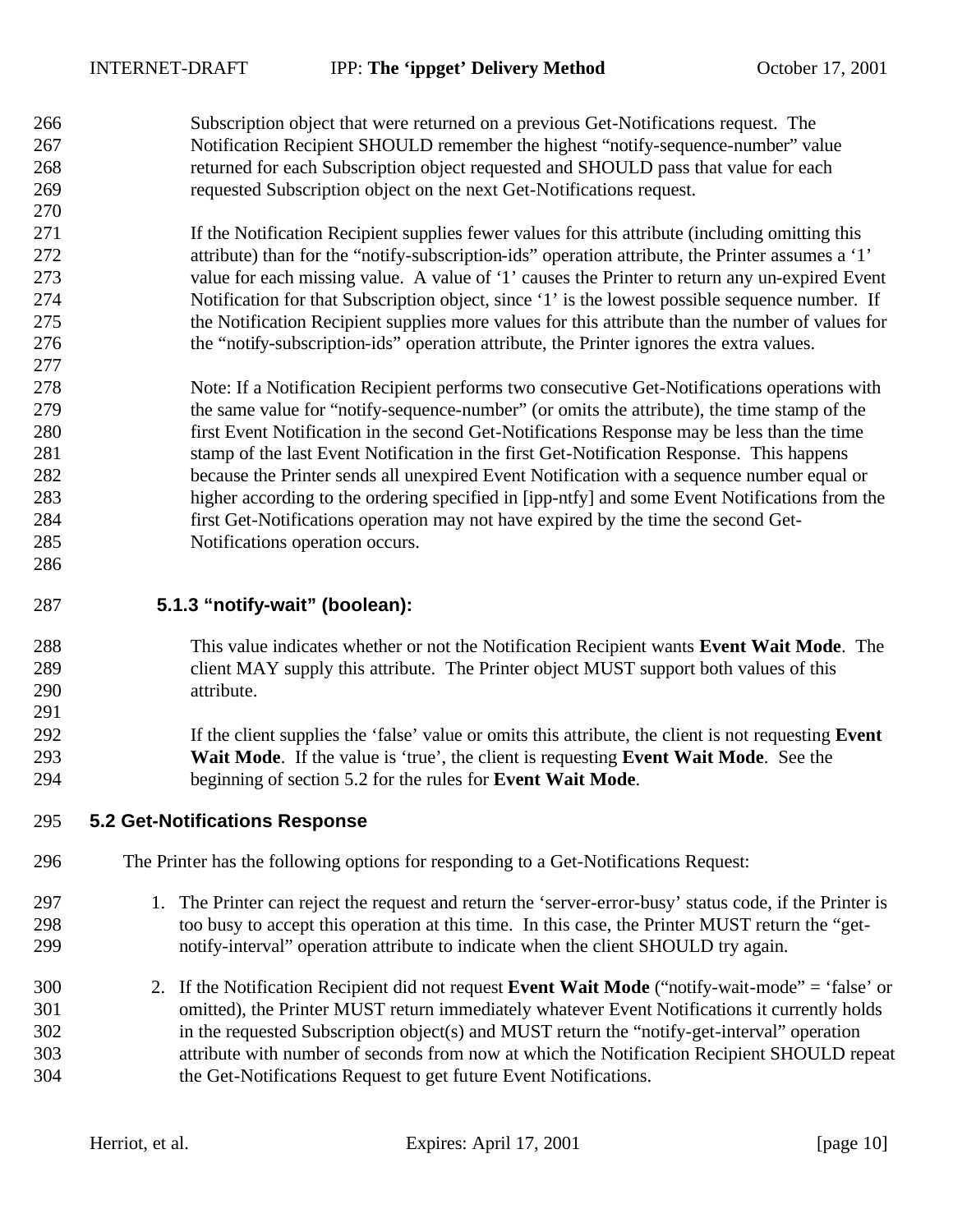- 3. If the Notification Recipient requested **Event Wait Mode** ("notify-wait-mode" = 'true'), the Printer MUST return immediately whatever Event Notifications it currently holds in the requested Subscription object(s) and MUST continue to return Event Notifications as they occur until all of the requested Subscription Objects are canceled. A Subscription Object is canceled either via the Cancel-Subscription operation or by the Printer (e.g., the Subscription Object is canceled when the associated Job completes and is no longer in the Job Retention or 311 Job History phase - see the "ippget-event-life (integer(15:MAX))" attribute discussion in section 8.1).
- However, the Printer MAY decide to terminate **Event Wait Mode** at any time, including in the first response. In this case the Printer MUST return the "notify-get-interval" operation attribute. This attribute indicates that the Printer wishes to leave **Event Wait Mode** and the number of seconds in the future that the Notification Recipient SHOULD try the Get-Notifications operation again. The Notification Recipient MUST accept this response and MUST disconnect. If the Notification Recipient does not disconnect, the Printer SHOULD do so.
- From the Notification Recipient's view, the response appears as an initial burst of data, which includes the Operation Attributes Group and one Event Notification Attributes Group per Event Notification that the Printer is holding. After the initial burst of data, if the Notification Recipient has selected the **Event Wait Mode** option to wait for additional Event Notifications, the Notification Recipient receives occasional Event Notification Attribute Groups. Proxy servers may delay some Event Notifications or cause time-outs to occur. The client MUST be prepared to perform the Get-Notifications operation again when time-outs occur.
- Each attribute is encoded using the IPP rules for encoding attributes [RFC2910] and MAY be encoded in any order. Note: the Get-Jobs response in [RFC2911] acts as a model for encoding multiple groups of attributes. See section 12 for the encoding and transport rules.
- The following groups of attributes are part of the Get-Notifications Response:
- Group 1: Operation Attributes
- Status Message: In addition to the REQUIRED status code returned in every response, the response OPTIONALLY includes a "status-message" (text(255)) and/or a "detailed-status-message" (text(MAX)) operation attribute as described in [RFC2911] sections 13 and 3.1.6. The Printer can return any status codes defined in [RFC2911]. If the status code is not 'successful-xxx', the Printer MUST NOT return any Event Notification Attribute groups. The following is a description of the important status codes: **successful-ok:** the response contains all Event Notification associated with the specified subscription-ids that had been supplied in the "notify-subscription-ids" operation attribute in the request. If the requested Subscription Objects have no associated Event Notification, the response MUST contain zero Event Notifications. **successful-ok-events-complete:** indicate when this return is the last return for all Subscription objects that match the request, whether or not there are Event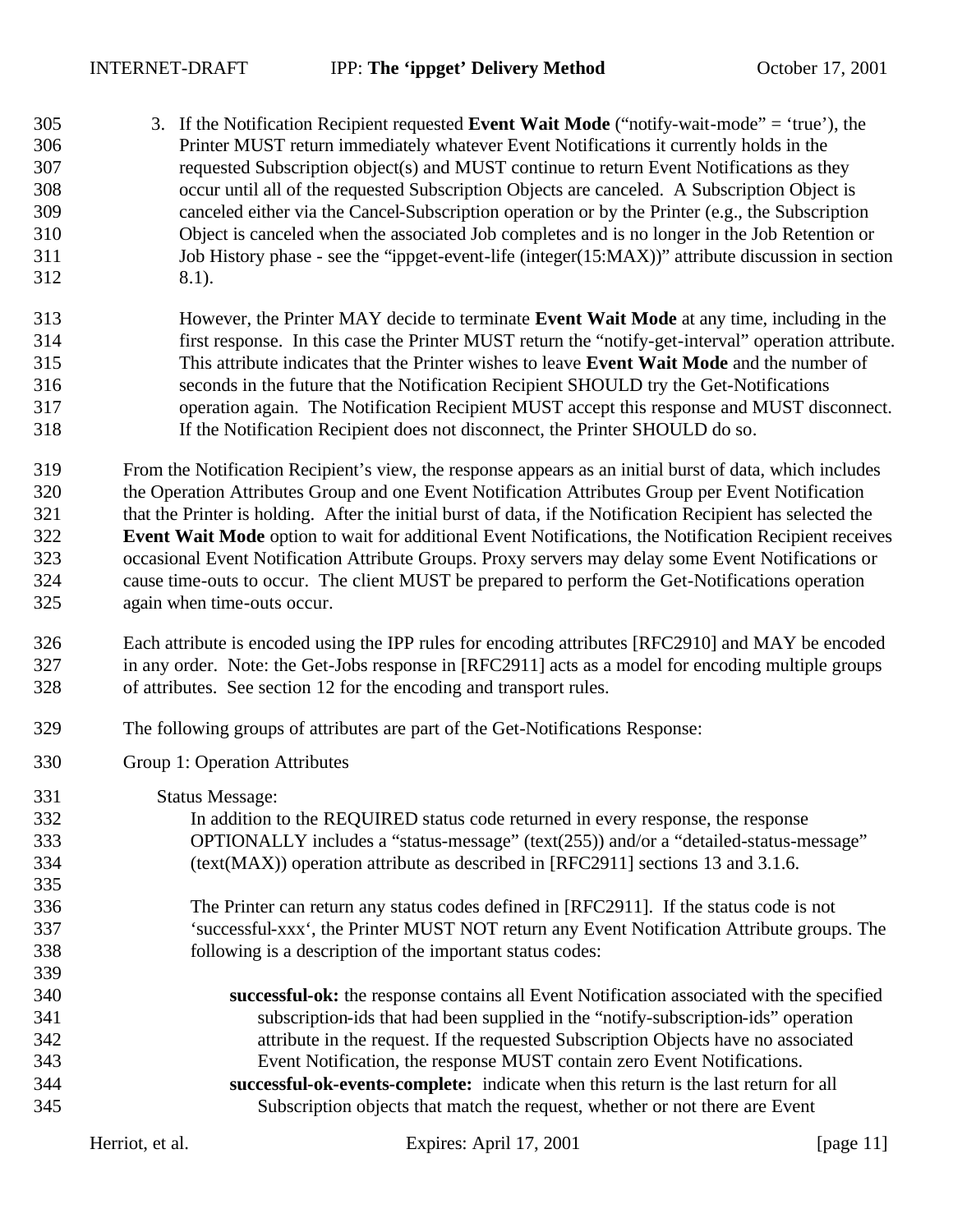| 346 | Notifications being returned. This condition occurs for <b>Event Wait Mode</b> with                  |
|-----|------------------------------------------------------------------------------------------------------|
| 347 | Notification Recipients waiting for responses when the Subscription Object is: (1)                   |
| 348 | canceled with a Cancel-Subscription operation, (2) deleted when the Per-Printer                      |
| 349 | Subscription lease time expires, or (3) when the 'job-completed' event occurs for a                  |
| 350 | Per-Job Subscription. This condition also occurs for a Get-Notifications request that                |
| 351 | a Notification Recipient makes after the job completes, but before the Event Life                    |
| 352 | expires. See section 10.1.                                                                           |
| 353 | client-error-not-found: The Printer has no Subscription Object's whose "notify-                      |
| 354 | subscription-id" attribute equals any of the values of the "notify-subscription-ids"                 |
| 355 | operation attribute supplied.                                                                        |
| 356 | server-error-busy: The Printer is too busy to accept this operation. The Printer                     |
| 357 | SHOULD return the "notify-get-interval" operation attribute in the Operation                         |
| 358 | Attributes of the response, then the Notification Recipient SHOULD wait for the                      |
| 359 | number of seconds specified by the "notify-get-interval" operation attribute before                  |
| 360 | performing this operation again. If the "notify-get-interval" Operation Attribute is not             |
| 361 | present, the Notification Recipient SHOULD use the normal network back-off                           |
| 362 | algorithms for determining when to perform this operation again.                                     |
| 363 | redirection-other-site: The Printer does not handle this operation and requests the                  |
| 364 | Notification Recipient to perform the operation again with the uri specified by the                  |
| 365 | "redirect-uri" Operation Attribute in the response. See section 10.2.                                |
| 366 |                                                                                                      |
| 367 | Natural Language and Character Set:                                                                  |
| 368 | The "attributes-charset" and "attributes-natural-language" attributes as described in                |
| 369 | [RFC2911] section 3.1.4.2.                                                                           |
| 370 |                                                                                                      |
| 371 | The Printer MUST use the values of "notify-charset" and "notify-natural-language",                   |
| 372 | respectively, from one Subscription Object associated with the Event Notifications in this           |
| 373 | response.                                                                                            |
| 374 |                                                                                                      |
| 375 | Normally, there is only one matched Subscription Object, or the value of the "notify-charset"        |
| 376 | and "notify-natural-language" attributes is the same in all Subscription Objects. If not, the        |
| 377 | Printer MUST pick one Subscription Object from which to obtain the value of these attributes.        |
| 378 | The algorithm for picking the Subscription Object is implementation dependent. The choice of         |
| 379 | natural language is not critical because 'text' and 'name' values can override the "attributes-      |
| 380 | natural-language" operation attribute. The Printer's choice of charset is critical because a bad     |
| 381 | choice may leave it unable to send some 'text' and 'name' values accurately.                         |
| 382 |                                                                                                      |
|     |                                                                                                      |
| 383 | 5.2.1 "notify-get-interval" (integer(0:MAX))                                                         |
| 384 | The value of this operation attribute is the number of seconds that the Notification Recipient       |
| 385 | SHOULD wait before trying the Get-Notifications operation again. The Printer MUST return             |
| 386 | this operation attribute if: $(1)$ it is too busy to return events, $(2)$ the Notification Recipient |
| 387 | client did <i>not</i> request Event Wait Mode, or (3) the Printer is terminating Event Wait Mode.    |
| 388 | The client MUST accept this attribute and SHOULD re-issue the Get-Notifications operation            |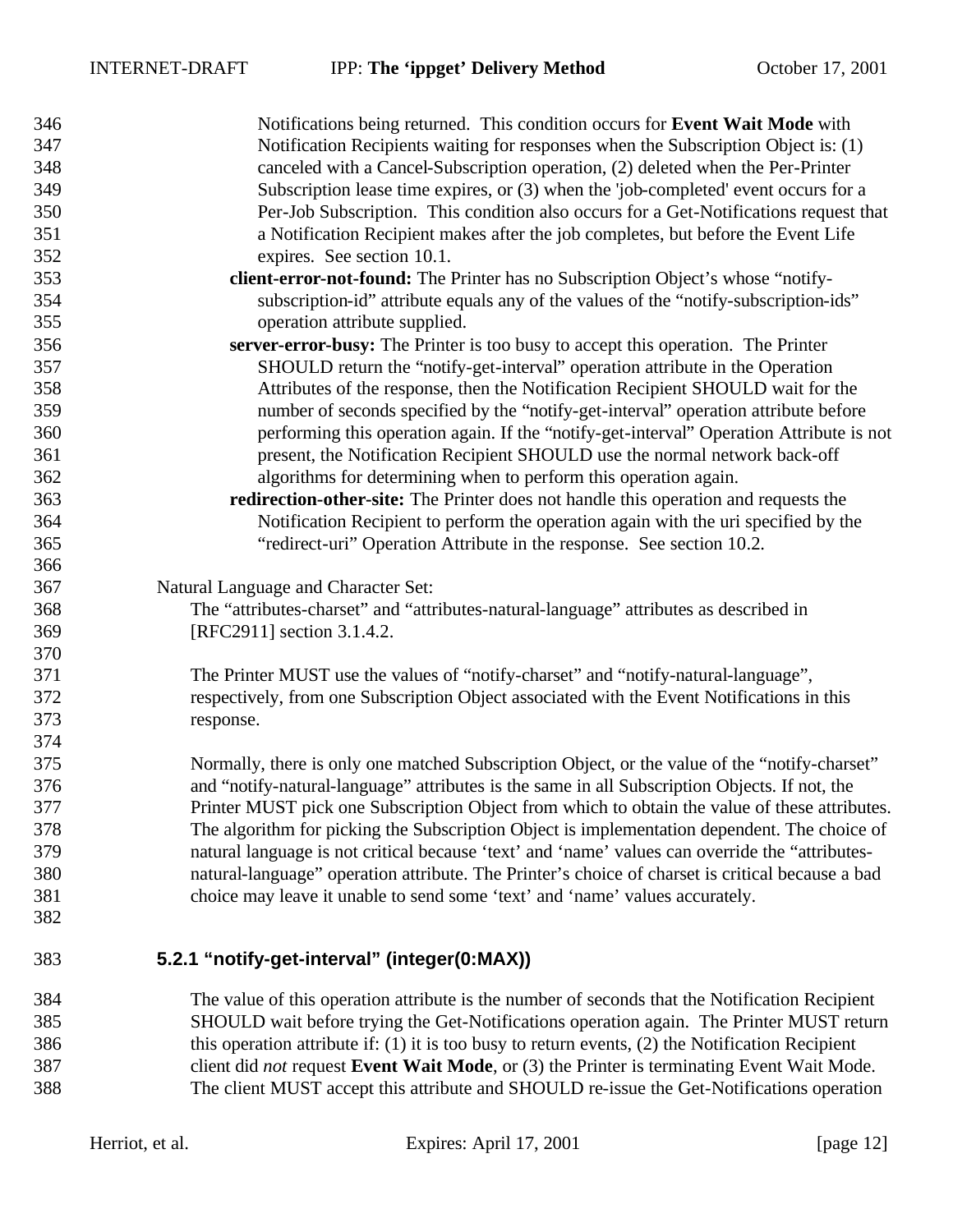(with or without "notify-wait" = 'true') the indicated number of seconds in the future in order to get more Event Notifications This value is intended to help the client be a good network citizen.

 The value of this attribute MUST be at least as large as the value of the Printer's "ippget- event-life" Printer Description attribute (see section 8.1). The Printer MAY return a value that is larger than the value of the "ippget-event-life" Printer Description attribute provided that the Printer increases the Event Life for this Subscription object, so that Notification Recipients taking account of the larger value and polling with a longer interval will *not* miss events. Note; implementing such an algorithm requires some hidden attributes in the Subscription object that are IMPLEMENTATION DEPENDENT.

 If the Printer wants to remain in **Event Wait Mode**, then the Printer MUST NOT return this attribute in the response.

 Here is a complete table of combinations of "notify-wait", "status-code", "notify-get-interval", and Event Notification Attributes Groups for Get-Notification initial (Wait and No Wait) Responses and subsequent **Event Wait Mode** Responses (which may be staying in **Event Wait Mode** or may be requesting the Notification Recipient to leave **Event Wait Mode**):

#### **Table 2 - Combinations of "notify-wait", "status-code", and "notify-get-interval"**

| client sends:      | Printer returns:  | Printer returns:      | <b>Event Notification</b> |
|--------------------|-------------------|-----------------------|---------------------------|
| "notify-wait"      | "status-code"     | "notify-get-interval" | <b>Attribute Groups</b>   |
|                    |                   |                       |                           |
| 1. 'false'/omitted | 'successful-ok'   | <b>MUST</b> return N  | maybe                     |
| 2. 'false'/omitted | 'not-found'       | <b>MUST NOT</b>       | <b>MUST NOT</b>           |
| 3. 'false'/omitted | 'busy'            | <b>MUST</b> return N  | <b>MUST NOT</b>           |
| 4. 'false'/omitted | 'events-complete' | <b>MUST NOT</b>       | 'job-completed'           |
|                    |                   |                       |                           |
| 5. 'true'          | 'successful-ok'   | <b>MUST NOT</b>       | <b>MUST</b>               |
| $6.$ 'true'        | 'successful-ok'   | <b>MUST</b> return N  | maybe                     |
| 7. 'true'          | 'not-found'       | <b>MUST NOT</b>       | <b>MUST NOT</b>           |
| 8. 'true'          | 'busy'            | <b>MUST</b> return N  | <b>MUST NOT</b>           |
| $9.$ 'true'        | 'events-complete' | <b>MUST NOT</b>       | 'job-completed' or        |
|                    |                   |                       | maybe other               |

Explanation:

- 
- 1-4: client does *not* request **Event Wait Mode**
- 5-9: client requests **Event Wait Mode**
- 2,7: Subscription object not found, or was canceled earlier; client should NOT try again.
- 3,8: server busy, tells client to try later; client should try again in N seconds.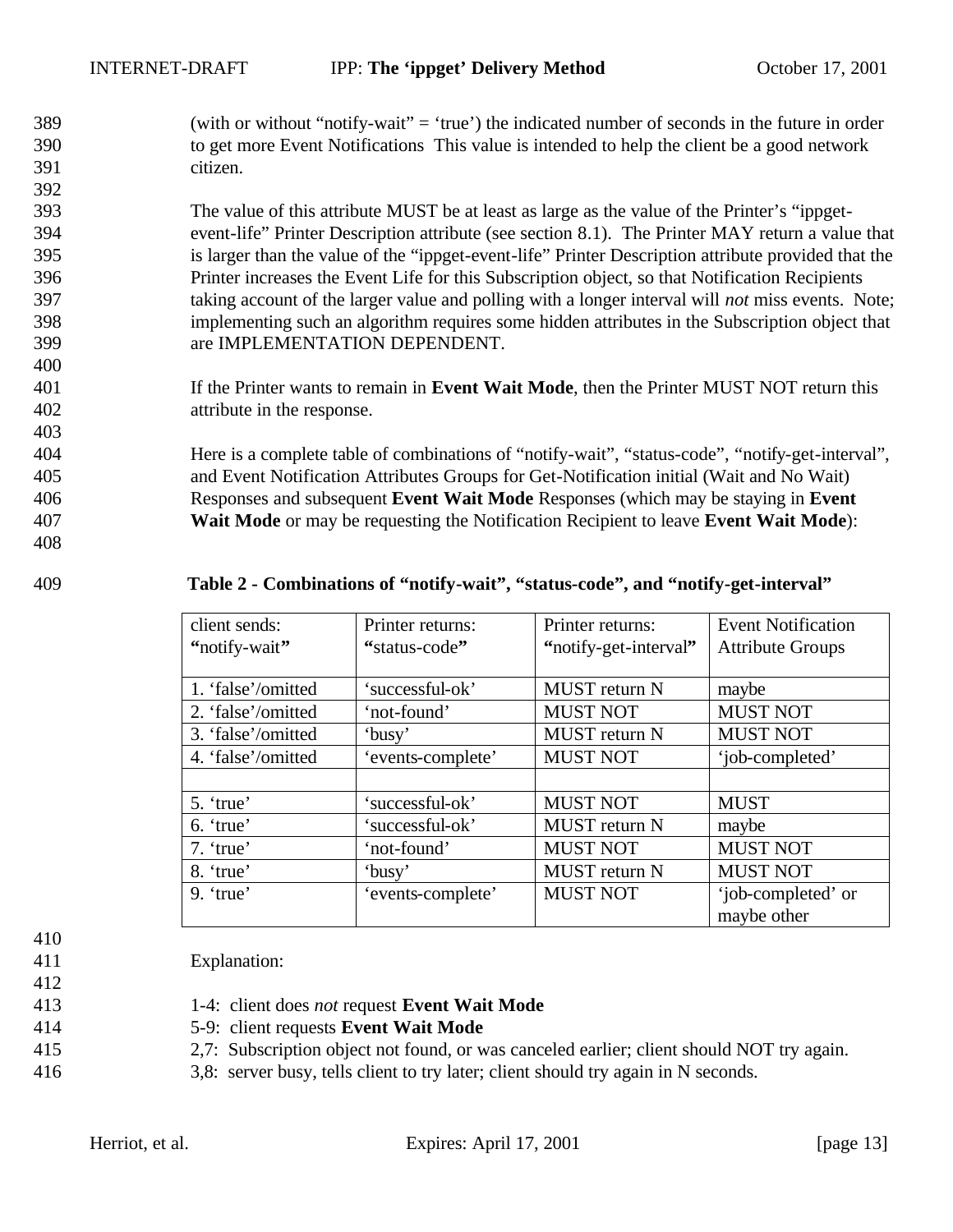| 417<br>418<br>419 | 4: client polled after job completed, but before Event Life expired, and got the 'job-<br>completed' event, so the client shouldn't bother trying again; client should NOT try again later.<br>5: Printer returns one or more Event Notifications and is OK to stay in Event Wait Mode; |
|-------------------|-----------------------------------------------------------------------------------------------------------------------------------------------------------------------------------------------------------------------------------------------------------------------------------------|
| 420               | the client waits for more Event Notifications to be returned.                                                                                                                                                                                                                           |
| 421               | 6: Printer wants to leave Event Wait mode. Can happen on the first response (with or                                                                                                                                                                                                    |
| 422               | without Event Notifications) or happen on a subsequent response with or without Event                                                                                                                                                                                                   |
| 423               | Notifications; the client SHOULD try again in N seconds.                                                                                                                                                                                                                                |
| 424               | 9: Printer either (1) returns 'job-completed' event or (2) the Subscription Object was canceled                                                                                                                                                                                         |
| 425               | by either a Cancel-Job or a Per-Printer Subscription expired without being renewed. For case                                                                                                                                                                                            |
| 426               | (1), at least one Event Notification MUST be returned, while for case (2), it is unlikely that any                                                                                                                                                                                      |
| 427               | Event Notifications are returned; the client should NOT try again.                                                                                                                                                                                                                      |
| 428               |                                                                                                                                                                                                                                                                                         |
| 429               |                                                                                                                                                                                                                                                                                         |
| 430               | 5.2.2 "printer-up-time" (integer(1:MAX)):                                                                                                                                                                                                                                               |
| 431               | The value of this attribute is the Printer's "printer-up-time" attribute at the time the Printer                                                                                                                                                                                        |
| 432               | sends this response. The Printer MUST return this attribute. Because each Event Notification                                                                                                                                                                                            |
| 433               | also contains the value of this attribute when the event occurred, the value of this attribute lets                                                                                                                                                                                     |
| 434               | a Notification Recipient know when each Event Notification occurred relative to the time of                                                                                                                                                                                             |
| 435               | this response.                                                                                                                                                                                                                                                                          |
| 436               |                                                                                                                                                                                                                                                                                         |
| 437               | 5.2.3 "redirect-uri" (uri):                                                                                                                                                                                                                                                             |
| 438               | The value of this attribute is the uri that the Notification Recipient MUST use for a subsequent                                                                                                                                                                                        |
| 439               | Get-Notifications operation. The Printer MAY support this attribute. This attribute MUST be                                                                                                                                                                                             |
| 440               | returned in the Operation Attributes Group if and only if the Printer returns the 'redirection-                                                                                                                                                                                         |
| 441               | other-site' status code (see section 10.2).                                                                                                                                                                                                                                             |
| 442               |                                                                                                                                                                                                                                                                                         |
| 443               | Group 2: Unsupported Attributes                                                                                                                                                                                                                                                         |
| 444               | See [RFC2911] section 3.1.7 for details on returning Unsupported Attributes.                                                                                                                                                                                                            |
| 445               |                                                                                                                                                                                                                                                                                         |
| 446               |                                                                                                                                                                                                                                                                                         |
| 447               | Group 3 through N: Event Notification Attributes                                                                                                                                                                                                                                        |
| 448               | The Printer responds with one Event Notification Attributes Group per matched Event                                                                                                                                                                                                     |
| 449               | Notification. The entire response is considered a single Compound Event Notification (see                                                                                                                                                                                               |
| 450               | [ipp-ntfy]). The matched Event Notifications are all un-expired Event Notification associated                                                                                                                                                                                           |
| 451               | with the matched Subscription Objects and MUST follow the "Event Notification Ordering"                                                                                                                                                                                                 |
| 452               | requirements for Event Notifications within a Compound Event Notification specified in [ipp-                                                                                                                                                                                            |
| 453               | ntfy] section 9. In other words, the Printer MUST order these Event Notification groups in                                                                                                                                                                                              |
| 454               | ascending time stamp (and sequence number) order for a Subscription object. If Event                                                                                                                                                                                                    |
| 455               | Notifications for multiple Subscription objects are being returned, the Notification Events for                                                                                                                                                                                         |
| 456               | the next Subscription object follow in ascending time stamp order, etc.                                                                                                                                                                                                                 |
|                   |                                                                                                                                                                                                                                                                                         |

Herriot, et al. Expires: April 17, 2001 [page 14]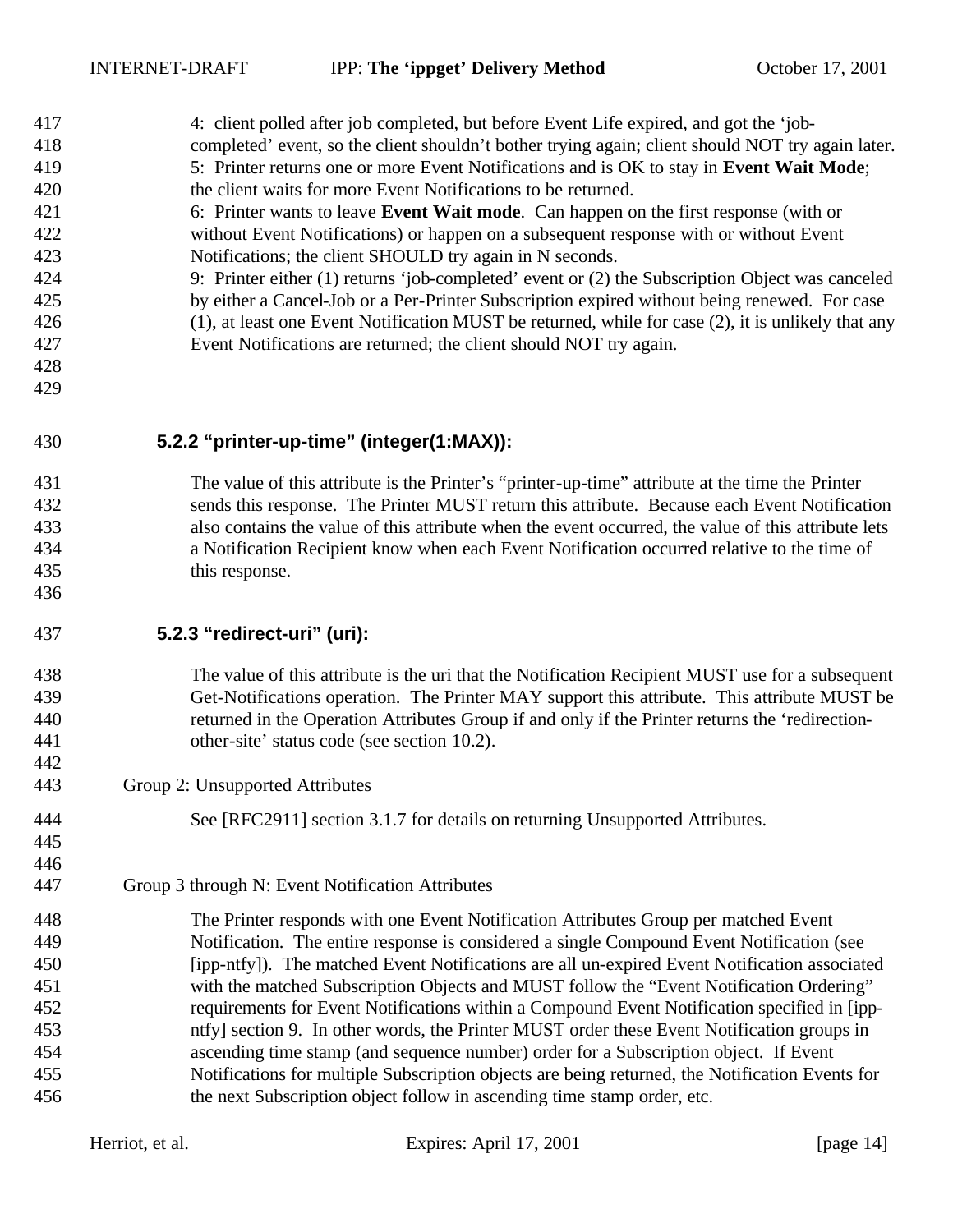| 457 |                                                                                                 |
|-----|-------------------------------------------------------------------------------------------------|
| 458 | Each Event Notification Group MUST contain all of attributes specified in section 9.1           |
| 459 | ("Content of Machine Consumable Event Notifications") of [ipp-ntfy] with exceptions denoted     |
| 460 | by asterisks in the tables below.                                                               |
| 461 |                                                                                                 |
| 462 | The tables below are copies of the tables in section 9.1 ("Content of Machine Consumable"       |
| 463 | Event Notifications") of [ipp-ntfy] except that each cell in the "Sends" column is a "MUST".    |
| 464 |                                                                                                 |
| 465 | If more than one Event Notification is being returned and the status of each is not the same,   |
| 466 | then the Printer MUST return a "notify-status-code" attribute in each Event Notification        |
| 467 | Attributes group to indicate the differing status values.                                       |
| 468 |                                                                                                 |
| 469 | For an Event Notification for all Events, the Printer includes the attributes shown in Table 3. |

| Source Value                                      | Sends       | Source Object             |
|---------------------------------------------------|-------------|---------------------------|
| notify-subscription-id (integer(1:MAX))           | <b>MUST</b> | Subscription              |
| notify-printer-uri (uri)                          | <b>MUST</b> | Subscription              |
| notify-subscribed-event (type2 keyword)           | <b>MUST</b> | <b>Event Notification</b> |
| printer-up-time (integer(1:MAX)) *                | <b>MUST</b> | Printer                   |
| printer-current-time (dateTime)                   | MUST **     | Printer                   |
| notify-sequence-number (integer (0:MAX))          | <b>MUST</b> | Subscription              |
| notify-charset (charset)                          | <b>MUST</b> | Subscription              |
| notify-natural-language (naturalLanguage)         | <b>MUST</b> | Subscription              |
| notify-user-data (octetString(63))                | MUST ***    | Subscription              |
| notify-text (text)                                | <b>MUST</b> | <b>Event Notification</b> |
| attributes from the "notify-attributes" attribute | $MUST$ **** | Printer                   |
| attributes from the "notify-attributes" attribute | $MUST$ **** | Job                       |
| attributes from the "notify-attributes" attribute | $MUST$ **** | Subscription              |

#### **Table 3 – Attributes in Event Notification Content**

 \* As specified in [ipp-ntfy] section 9, the value of the "printer-up-time" attribute sent in each Event Notification MUST be the time at which the Event occurred, not the time at which the Event Notification was sent.

- \*\* The Printer MUST send the "printer-current-time" attribute if and only if it supports the "printer-current-time" attribute on the Printer object.
- \*\*\* If the associated Subscription Object does not contain a "notify-user-data" attribute, the Printer MUST send an octet-string of length 0.
- \*\*\*\* If the "notify-attributes" attribute is present on the Subscription Object, the Printer MUST send all attributes specified by the "notify-attributes" attribute. Note: if the Printer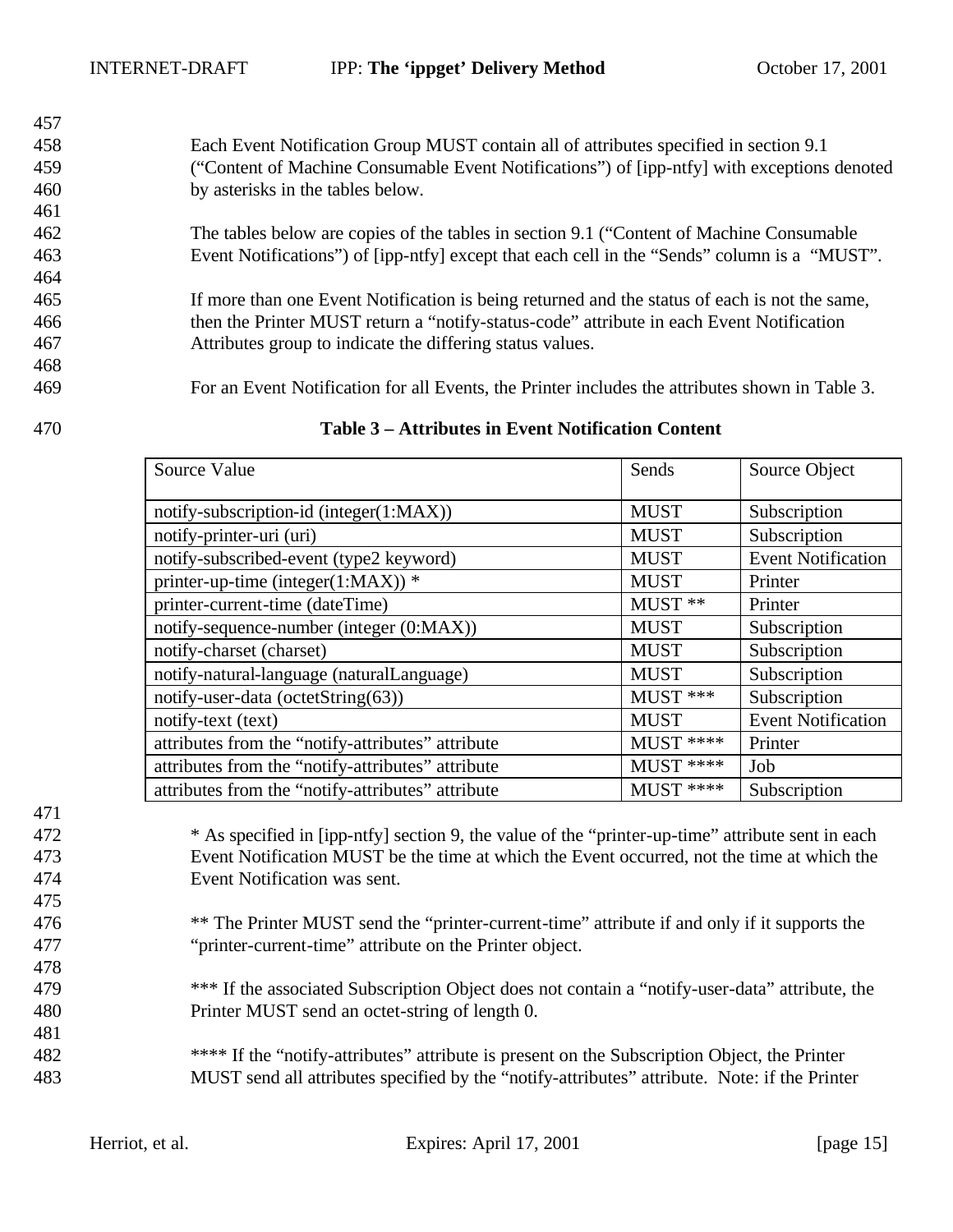- 484 doesn't support the "notify-attributes" attribute, it is not present on the associated Subscription 485 Object.
- 487 For Event Notifications for Job Events, the Printer includes the additional attributes shown in 488 Table 4.

#### 489 **Table 4 – Additional Attributes in Event Notification Content for Job Events**

| Source Value                               | Sends       | Source Object |
|--------------------------------------------|-------------|---------------|
| job-id (integer(1:MAX))                    | <b>MUST</b> | Job           |
| job-state (type1 enum)                     | MUST        | Job           |
| job-state-reasons (1setOf type2 keyword)   | <b>MUST</b> | Job           |
| job-impressions-completed (integer(0:MAX)) | $MUST*$     | Job           |

490

486

491 \* The Printer MUST send the "job-impressions-completed" attribute in an Event Notification

492 only for the combinations of Events and Subscribed Events shown in Table 5. 493

# 494 **Table 5 – Combinations of Events and Subscribed Events for "job-impressions-completed"**

| <b>Job Event</b> | Subscribed Job Event |
|------------------|----------------------|
| 'iob-progress'   | 'iob-progress'       |
| 'iob-completed'  | 'iob-completed'      |
| 'job-completed'  | 'job-state-changed'  |

# 495

496

497 For Event Notification for Printer Events, the Printer includes the additional attributes shown 498 in Table 6.

### 499 **Table 6 – Additional Attributes in Event Notification Content for Printer Events**

| Source Value                                 |             | Source Object |
|----------------------------------------------|-------------|---------------|
| printer-state (type1 enum)                   | <b>MUST</b> | Printer       |
| printer-state-reasons (1setOf type2 keyword) | <b>MUST</b> | Printer       |
| printer-is-accepting-jobs (boolean)          | <b>MUST</b> | Printer       |

# 500 **6 Additional Information about Subscription Template Attributes**

501 The 'ippget' Delivery Method does not define any addition Subscription Template attributes. The 502 'ippget' Delivery Method has the same conformance requirements for Subscription Template attributes 503 as defined in [ipp-ntfy]. This section defines additional information about Subscription Template

504 attributes defined in [ipp-ntfy].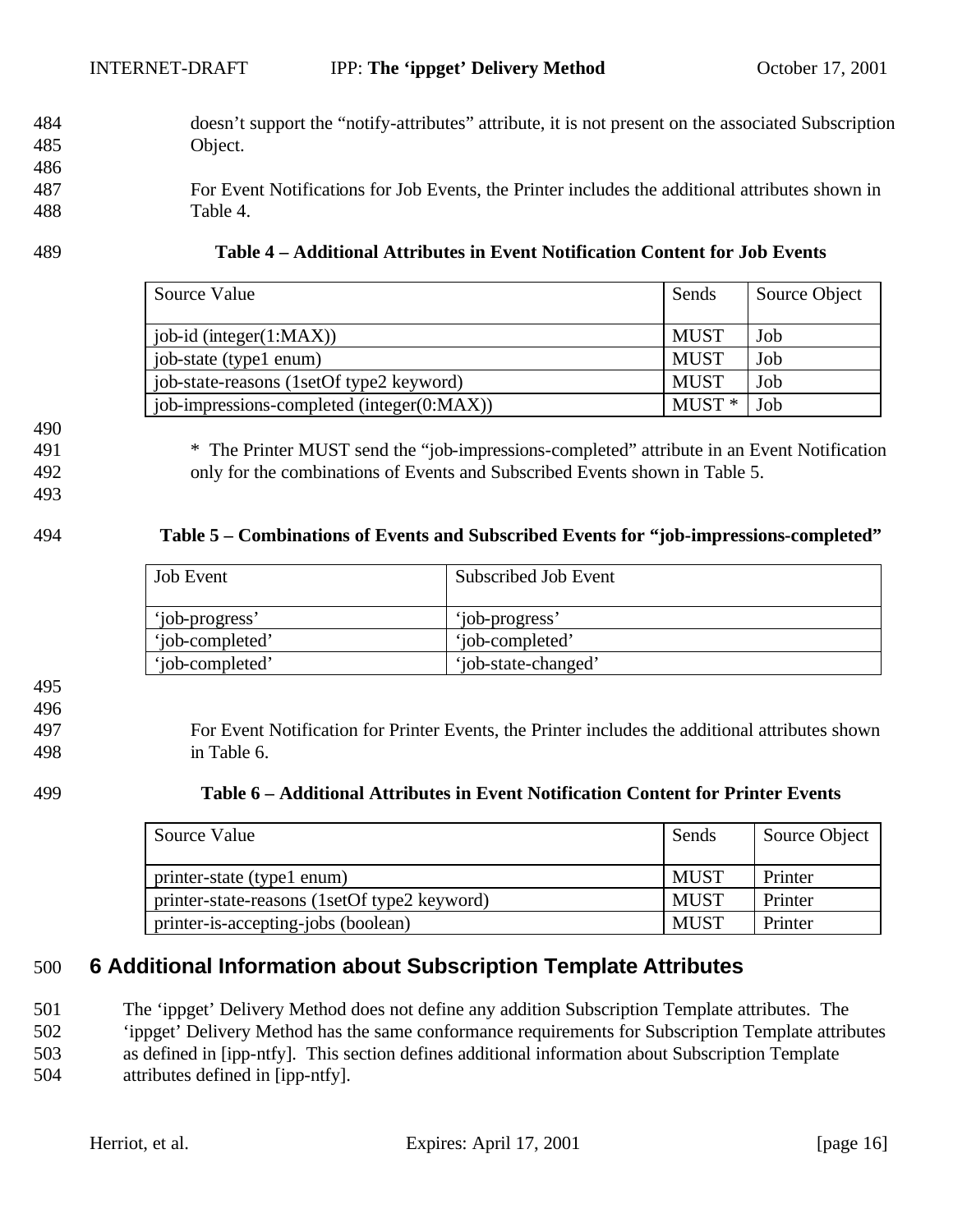#### **6.1 notify-recipient-uri (uri)**

- This section describes the syntax of the value of this attribute for the 'ippget' Delivery Method. The syntax for values of this attribute for other Delivery Method is defined in other Delivery Method Documents.
- In order to support the 'ippget' Delivery Method and Protocol, the Printer MUST support the following syntax:
- The 'ippget://' URI scheme. The remainder of the URI indicates something unique about the Notification Recipient, such as its host name or host address (and optional path). However, the remainder of the URI is not used by the Printer in any way. Its value MAY be useful to Notification Recipients who are not the Subscription Creation clients. See section 11 for a complete definition of the syntax of the IPPGET URL.

# **7 Subscription Description Attributes**

 The 'ippget' Delivery Method has the same conformance requirements for Subscription Description attributes as defined in [ipp-ntfy]. The 'ippget' Delivery Method does not define any addition Subscription Description attributes.

# **8 Additional Printer Description Attributes**

This section defines additional Printer Description attributes for use with the 'ippget' Delivery Method.

### **8.1 ippget-event-life (integer(15:MAX))**

 This Printer Description attribute specifies the Event Life value that the Printer assigns to each Event, i.e., the number of seconds after an Event occurs during which a Printer will return that Event in an Event Notification in a Get-Notifications response. After the Event Life expires for the Event, the Printer MAY no longer return an Event Notification for that Event in a Get-Notifications response.

 The Printer MUST support this attribute if it supports the 'ippget' Delivery Method. The value MUST be 15 or more (at least 15 seconds) and 60 (seconds) is the RECOMMENDED value to align with the PWG Job Monitoring MIB [RFC2707] jmGeneralJobPersistence and jmGeneralAttributePersistence objects.

- For example, assume the following:
- 1. a client performs a Job Creation operation that creates a Subscription Object associated with the 'ippget' Delivery Method, AND
- 2. an Event associated with the new Job occurs immediately after the Subscription Object is created, AND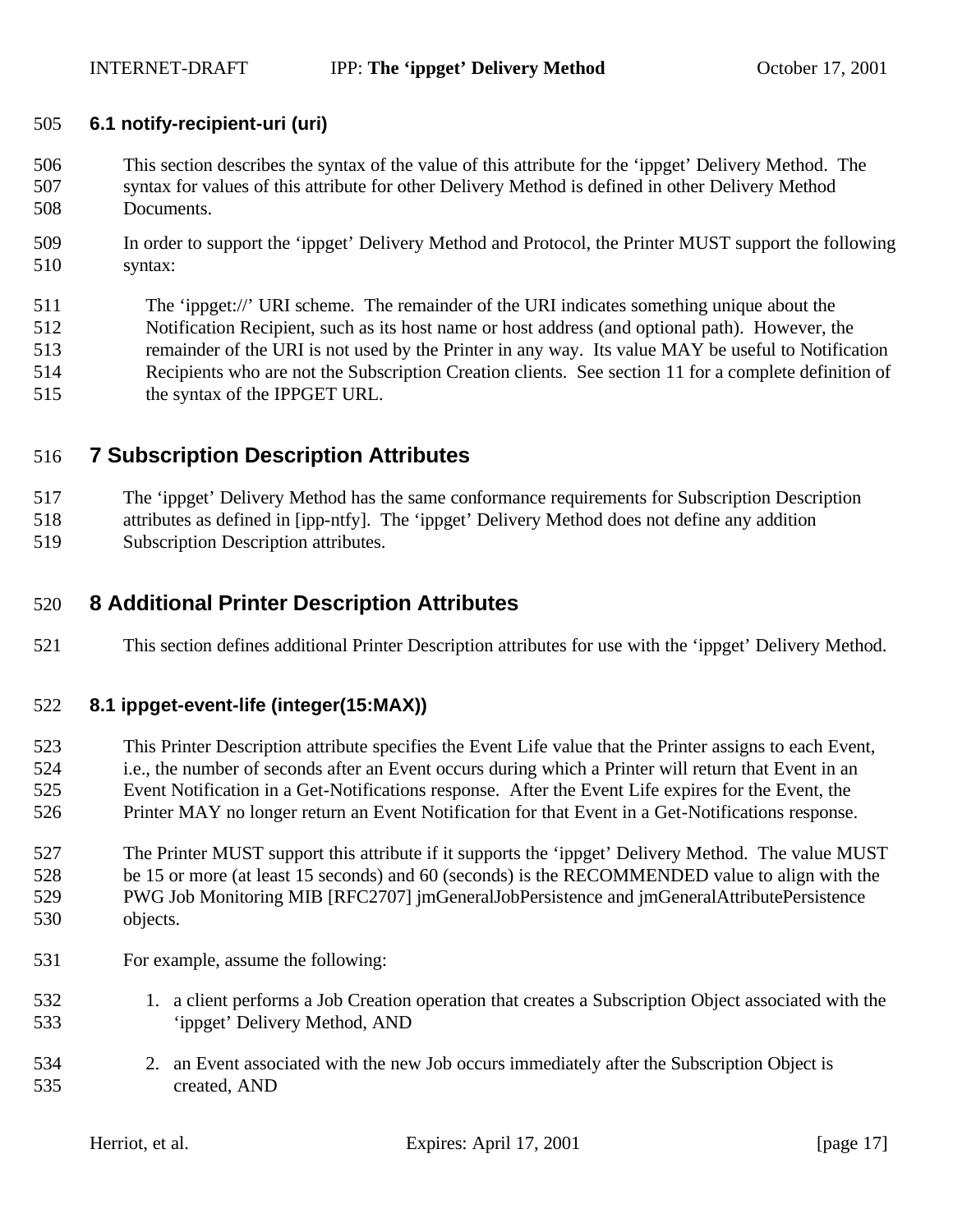536 3. the same client or some other client performs a Get-Notifications operation such that the client is *connected* N seconds after the Job Creation operation.

 Then, if N is less than the value of this attribute, the client(s) performing the Get-Notifications operations can expect not to miss any Event-Notifications, barring some unforeseen lack of memory space in the Printer. Note: The client MUST initiate the Get-Notifications a time that is sufficiently less that N seconds to account for network latency so that it is *connected* to the Printer before N seconds elapses.

 If a Printer supports the 'ippget' Delivery Method, it MUST keep 'completed', 'canceled', or 'aborted' Job objects in the Job Retention and/or Job History phases for at least as long as this attribute's value. The Printer MAY retain jobs longer that this value. See [RFC2911] section 4.3.7.1 and the discussion in [ipp-ntfy] 'job-completed' event) that explains that a Notification Recipients can query the Job after receiving a 'job-completed' Event Notification in order to find out other information about the job that is 'completed', 'aborted', or 'canceled'. However, this attribute has no effect on the Cancel- Subscription operation which deletes the Subscription object immediately, whether or not it contain the 'ippget' scheme. Immediately thereafter, subsequent Get-Notifications Responses MUST NOT contain

Event Notifications associated with the canceled Subscription object.

# **9 New Values for Existing Printer Description Attributes**

This section defines additional values for existing Printer Description attributes defined in [ipp-ntfy].

### **9.1 notify-schemes-supported (1setOf uriScheme)**

- The following value for the "notify-schemes-supported" attribute is added in order to support the new Delivery Method defined in this document:
- 'ippget' The IPP Notification Delivery Method defined in this document.

### **9.2 operations-supported (1setOf type2 enum)**

- Table 7 lists the "operation-id" value defined in order to support the new Get-Notifications operation defined in this document.
- 

#### **Table 7 – Operation-id assignments**

| Value |        | <b>Operation Name</b> |
|-------|--------|-----------------------|
|       | 0x001C | Get-Notifications     |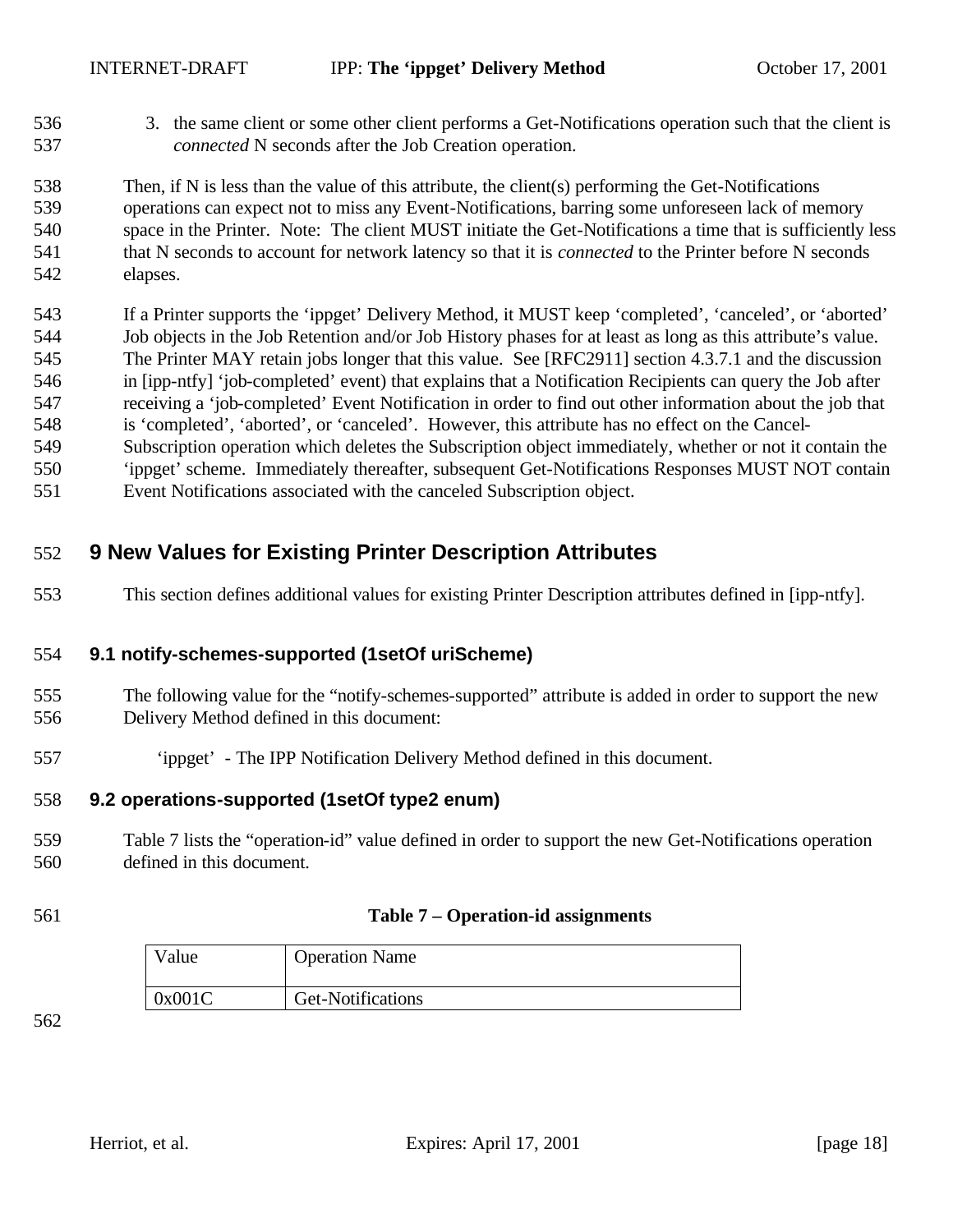# **10 New Status Codes**

 The following status codes are defined as extensions for this Delivery Method and are returned as the status code of the Get-Notifications operation.

#### **10.1** successful-ok-events-complete (**0x0007)**

 The Printer MUST return the 'successful-ok-events-complete' status code to indicate when this Get- Notifications response is the last response for a Subscription object, whether or not there are Event Notifications being returned. This condition occurs for **Event Wait Mode** with Notification Recipients waiting for responses when the Subscription Object is: (1) canceled with a Cancel-Subscription operation, (2) deleted when the Per-Printer Subscription lease time expires, or (3) when the 'job- completed' event occurs for a Per-Job Subscription. This condition also occurs for a Get-Notifications request that a Notification Recipient makes after the job completes, but before the Event Life expires.

#### **10.2 redirection-other-site (0x0300)**

 This status code means that the Printer doesn't perform that Get-Notifications operation and that the "redirect-uri" operation attribute in the response contains the uri that the Notification Recipient MUST use for performing the Get-Notifications operation. If the client issues subsequent Get-Notifications operations, it MUST use the value of the "redirect-uri" operation attribute returned by the Printer as the target of the operation.

# **11 The IPPGET URL Scheme**

This section defines the 'ippget' URL and the conformance requirements for using it.

#### **11.1 The IPPGET URL Scheme Applicability and Intended Usage**

 This section is intended for use in registering the 'ippget' URL scheme with IANA and fully conforms to the requirements in [RFC2717]. This document defines the 'ippget'" URL (Uniform Resource

585 Locator) scheme for specifying a **unique** identifier for an IPP Client which implements the IPP Get-

Notifications operation specified in this document (see section 5).

#### ISSUE 02: How unique do we need now that the Printer doesn't use anything but the scheme?

The intended usage of the 'ippget' URL scheme is COMMON.

#### **11.2 The IPPGET URL Scheme Associated Port**

None.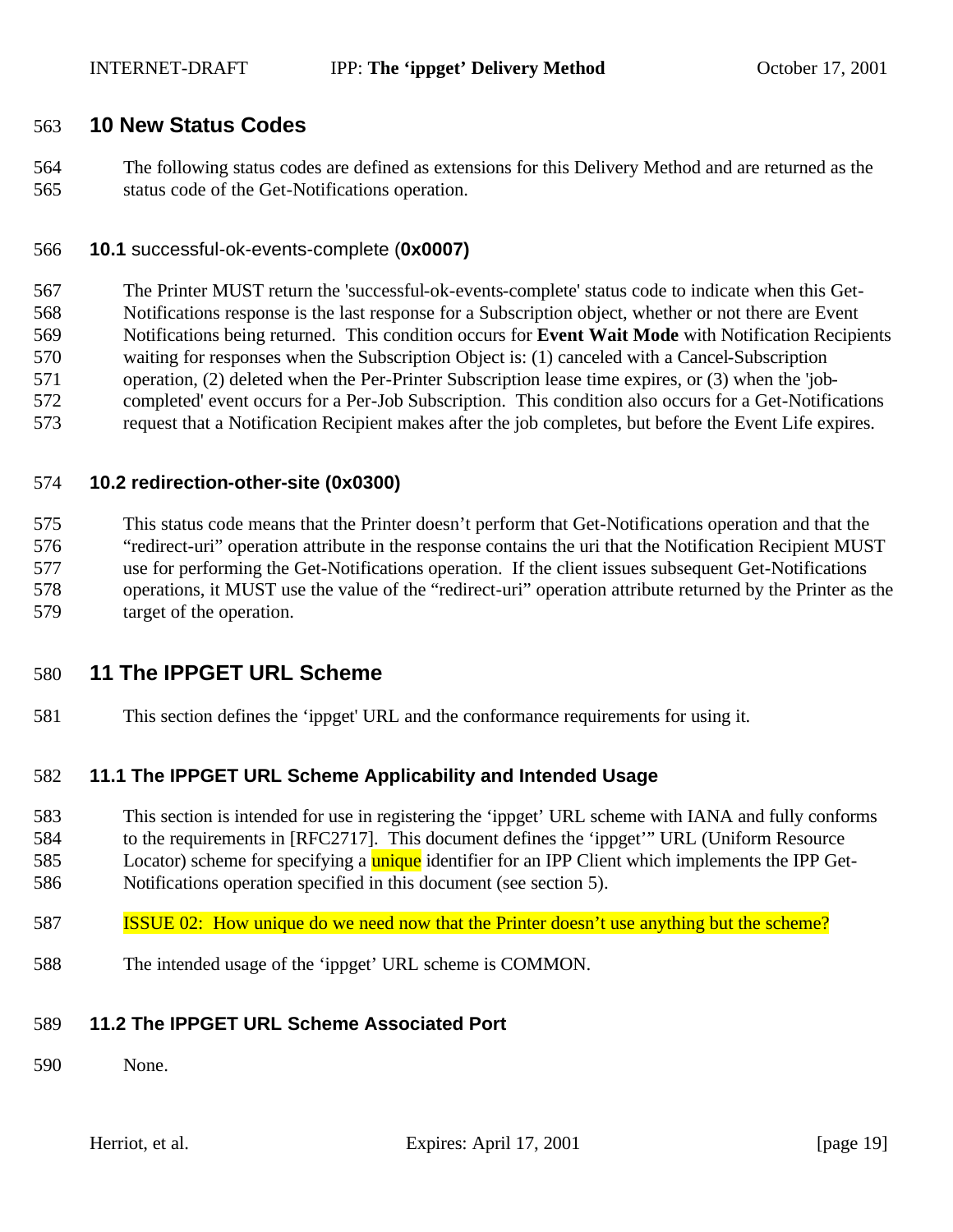- An 'ippget' URL behaves as a unique identifier for IPP Clients and is NOT used to initiate any over-the-wire protocol associations.
- See: IANA Port Numbers Registry [IANA-PORTREG].

# **11.3 The IPPGET URL Scheme Associated MIME Type**

All IPP Get-Notifications operations (requests and responses) MUST be conveyed in an

'application/ipp' MIME media type as registered in [IANA-MT]. An 'ippget' URL MUST uniquely

- identify an IPP Client that support this 'application/ipp' MIME media type.
- See: IANA MIME Media Types Registry [IANA-MT].

# **11.4 The IPPGET URL Scheme Character Encoding**

The 'ippget' URL scheme defined in this document is based on the ABNF for the URI Generic Syntax

[RFC2396] and further updated by [RFC2732] and [RFC2373] (for IPv6 addresses in URLs). The

'ippget' URL scheme is case-insensitive in the scheme and 'authority' part as in [RFC2396]; however,

the 'abs\_path' part is case-sensitive, as in [RFC2396]. Code points outside [US-ASCII] MUST be hex

escaped by the mechanism specified in [RFC2396].

# **11.5 The IPPGET URL Scheme Syntax in ABNF**

- This document is intended for use in registering the 'ippget' URL scheme with IANA and fully conforms to the requirements in [RFC2717]. This document defines the 'ippget' URL (Uniform Resource Locator) scheme for specifying a unique identifier for an IPP Client which implements IPP 'Get-Notifications' operation specified in this document.
- The intended usage of the 'ippget' URL scheme is COMMON.

 The value of an 'ippget' URI MUST NOT exceed 255 octets (see section 8.1), since the URI is for identification rather than for identifying the location of a network resource. An IPP Printer MUST return the 'client-error-request-value-too-long' status code (see section 13.1.4.10 in [RFC2911]) when

a URI received in a request is too long.

 An 'ippget' URL MUST be represented in absolute form. Absolute URLs always begin with a scheme name followed by a colon. For definitive information on URL syntax and semantics, see "Uniform Resource Identifiers (URI): Generic Syntax and Semantics" [RFC2396]. This specification adopts the definitions of "authority", "abs\_path", "query", "reg\_name", "server", "userinfo", and "hostport" from [RFC2396], as updated by [RFC2732] and [RFC2373] (for IPv6 addresses in URLs).

The 'ippget' URL scheme syntax in ABNF is as follows:

```
621 ippget_URL = "ippget:" "//" authority [ abs_path [ "?" query ]]<br>622 authority = server | req name
              authority = server | reg_name
```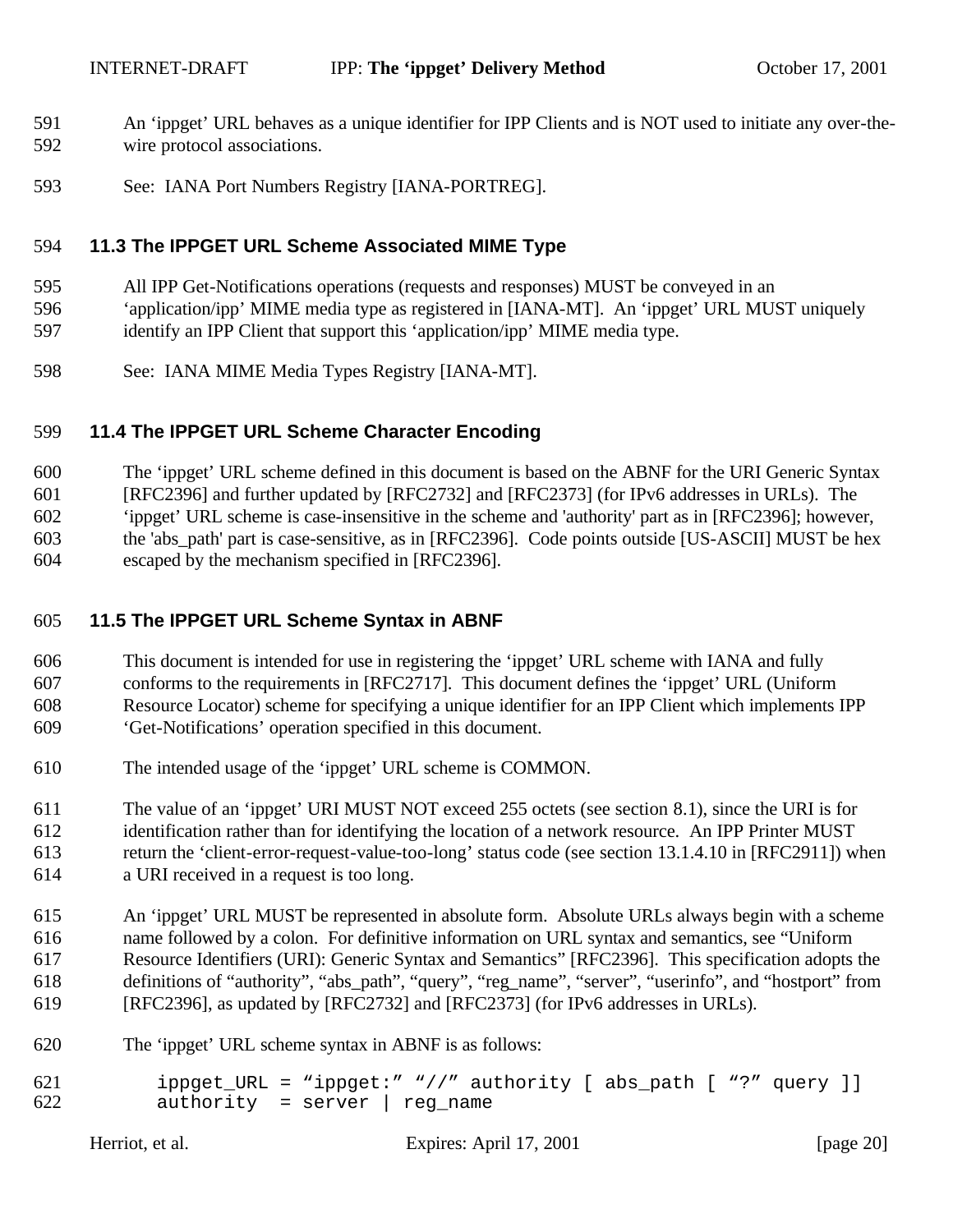```
623 reg_name = 1*( unreserved | escaped | "\zeta" | "," |
624 \frac{m!}{m!} \frac{m!}{m!} \frac{m!}{m!} \frac{m!}{m!} \frac{m!}{m!} \frac{m!}{m!} \frac{m!}{m!} \frac{m!}{m!} \frac{m!}{m!} \frac{m!}{m!}625 server = [ ] userinfo "@" ] hostport ] 626 userinfo = * ( unreserved ] escaped |userinfo = *( unreserved | escaped |
627 ";" | ":" | "&" | "=" | "+" | "$" | "," )
628 hostport = host [ ":" port ]<br>629 abs path = "/" path seqments
              abs\_path = "/" path_segments
```
 If the port is empty or not given, then no port is assumed. The semantics are that the 'ippget' URL is a unique identifier for an IPP Client that will retrieve IPP event notifications via the IPP Get-Notifications operation.

Note: The use of IP addresses in URLs SHOULD be avoided whenever possible (see [RFC1900]).

# **11.5.1 IPPGET URL Examples**

The following are examples of valid 'ippget' URLs for IPP Clients (using DNS host names):

| 637 | ippect://abc.com                   |
|-----|------------------------------------|
| 638 | ippqet://abc.com/listener          |
| 639 | ippect://bob@abc.com               |
| 640 | ippget://bob@abc.com/listener/1232 |
| 641 |                                    |

Note: The use of IP addresses in URLs SHOULD be avoided whenever possible (see [RFC1900]).

 The IPP Client that creates the Subscription object and the Notification Recipient have to agree on a unique IPPGET URL value in order for the Get-Notifications operations to retrieve the proper Event Notifications. Therefore, the choice of 'userinfo@hostport' versus the simpler 'hostport' production in an 'ippget' URL may be influenced by the intended usage.

- If a given IPP Client creates an IPP Subscription object for event notifications intended for retrieval by the same IPP Client, then the simple 'hostport' production may be most appropriate. In this case, the IPP Client and the Notification Recipient both know the 'hostport' of the client.
- On the other hand, if a given IPP Client creates an IPP Subscription object for event notifications intended for retrieval by a *different* IPP Client, then the 'userinfo@hostport' production (using, for example, the right-hand side of a 'mailto:' URL, see [RFC2368]) may be most appropriate. For this case, a mail address serves as the prior agreement on the IPPGET URL value between the IPP Client and the Notification Recipient.

### **11.5.2 IPPGET URL Comparisons**

 When comparing two 'ippget' URLs to decide if they match or not, an IPP Client or IPP Printer MUST use the same rules as those defined for HTTP URI comparisons in [RFC2616].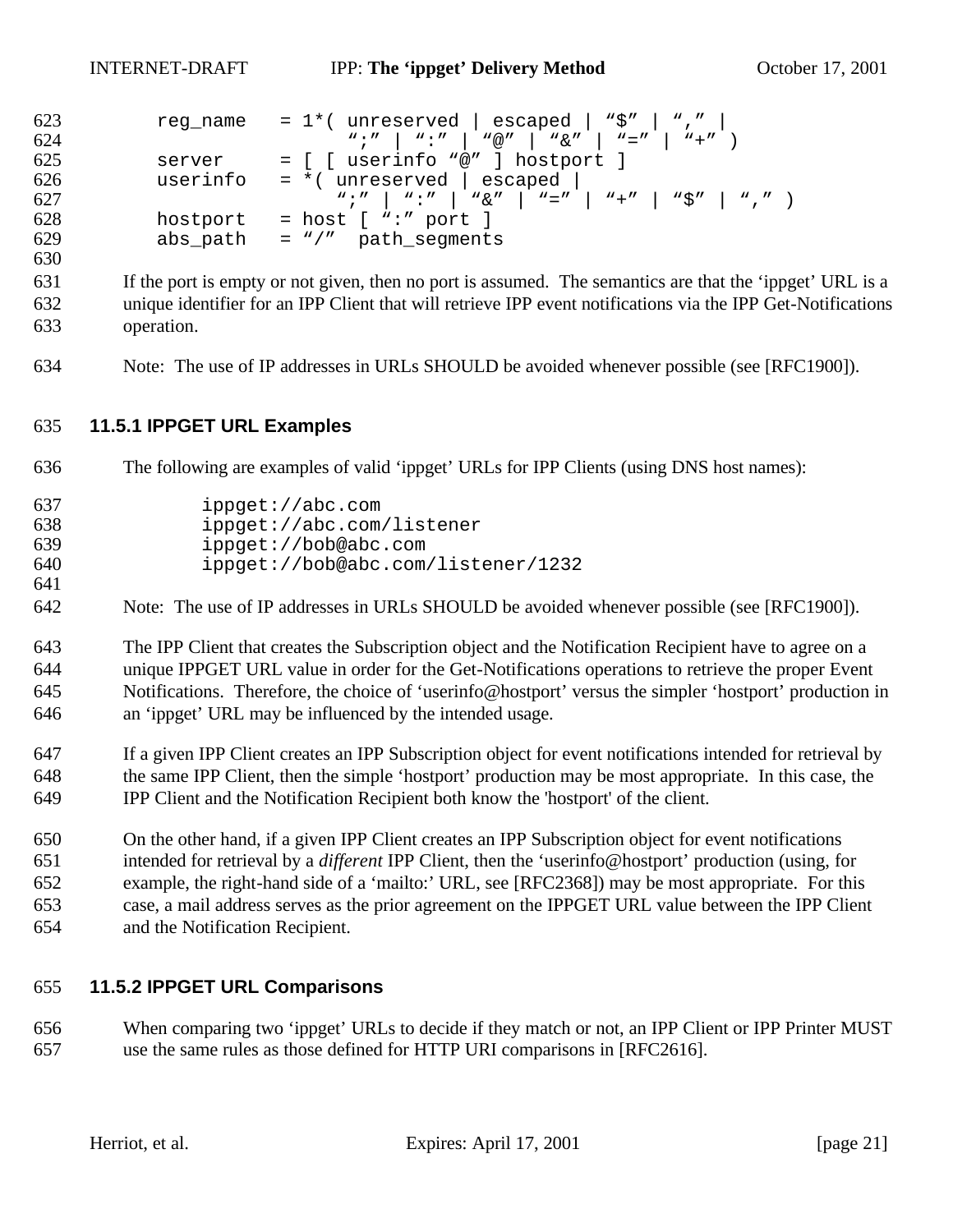# **12 Encoding and Transport**

 This section defines the encoding and transport considerations for this Delivery Method based on [RFC2910].

 The encoding of a Get-Notifications Response is modeled the Get-Jobs Response (see [RFC2911]). In a Get-Notifications Response, each Event Notification Attributes Group MUST start with an 'event- notification-attributes-tag' (see the section "Encodings of Additional Attribute Tags" in [ipp-ntfy]), and end with an 'end-of-attributes-tag'. In addition, for **Event Wait Mode** the multi-part/related is used to separate each multiple response (in time) to a single Get-Notifications Request.

- The Printer returns Get-Notification Response as follows:
- 1. If the Notification Recipient client did not request **Event Wait Mode** ("notify-wait" = 'false' or omitted), the Printer ends the response with an 'end-of-attributes-tag' (see [RFC2911] Get-Jobs encoding) as with any operation response.
- 2. If the Notification Recipient client requests **Event Wait Mode** ("notify-wait" = 'true') and the Printer wishes to honor the request, the Printer MUST return the response as an application/ipp part inside a multi-part/related MIME media type. When one or more additional Events occur, the Printer returns each as an additional Event Notification Group using a separate application/ipp part under the multi-part/related type.
- 3. If the client requested **Event Wait Mode** ("notify-wait" = 'true'), but the Printer does not wish to honor the request in the initial response but wants the client explicitly poll for Event Notifications, the Printer MUST return the "notify-get-interval" operation attribute (see section 5.2.1). The Printer returns the response as an application/ipp part which MAY be inside an multi-part/related type. The client MUST accept this response and re-issue the Get- Notifications request in the future indicated by the value of the "notify-get-interval" attribute value..
- 4. If the client requested **Event Wait Mode** ("notify-wait" = 'true'), and the Printer initially honored the request, but later wishes to leave **Event Wait Mode**, the Printer MUST return the "notify-get-interval" operation attribute (see section 5.2.1). The Printer returns the response as an application/ipp part which MUST be inside an multi-part/related type.
- Note: All of the above is without either the Printer or the Notification Recipient closing the connection. In fact, the connection SHOULD remain open for any subsequent IPP operations. However, either the Notification Recipient or the Printer can abnormally terminate by closing the connection. But, if the Printer closes the connection too soon after returning the response, the client may not receive the response.
- The Printer MAY chunk the responses, but this has no significance to the IPP semantics.
- Note: While HTTP/1.1 allows a proxy to collect chunked responses over a period of time and return them back as a single un-chunked response (with a Content Length instead). However, in practice no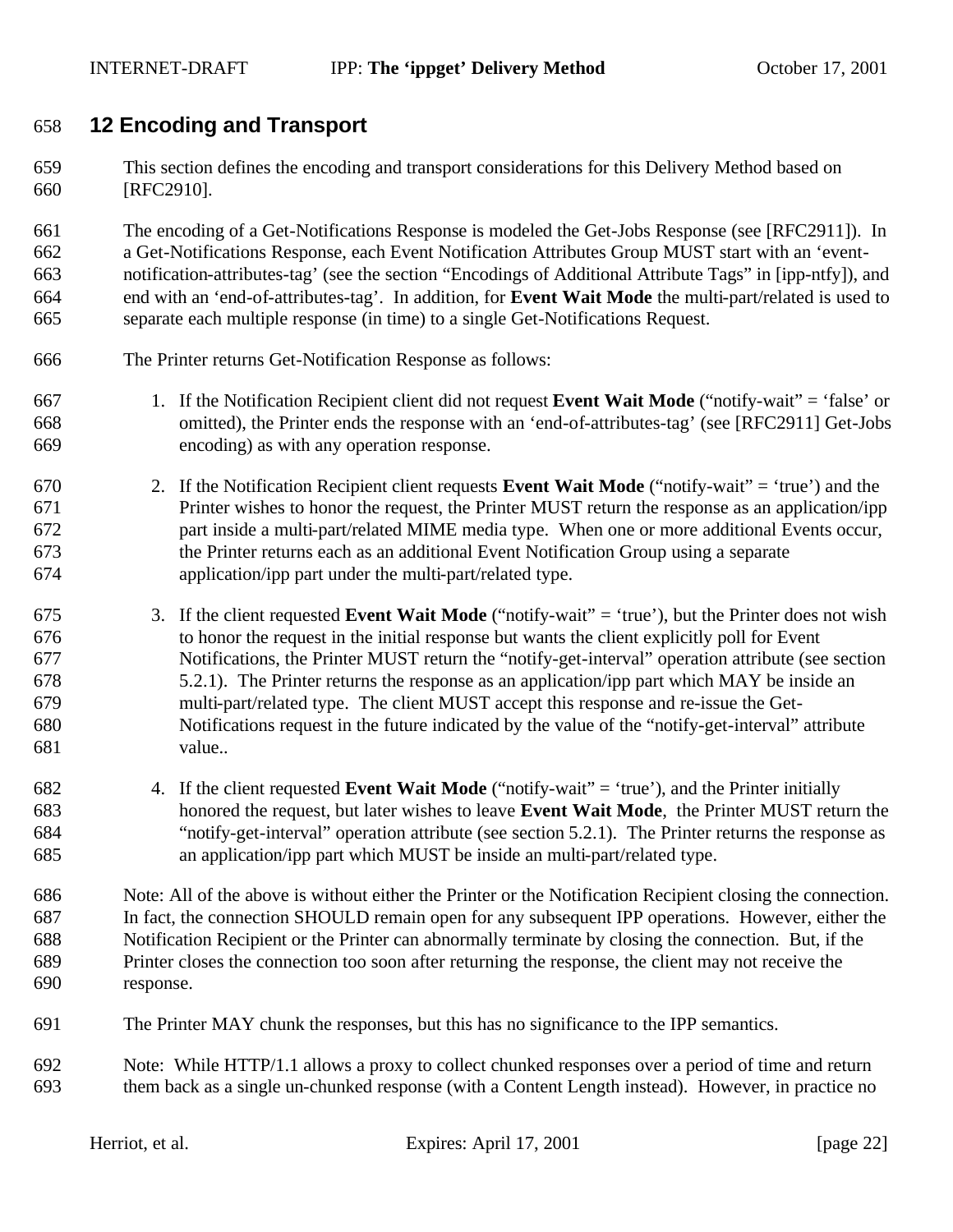- proxy wants to have an infinite buffer. Also no proxy want to hold up responses, since user would be furious.
- This notification delivery method uses the IPP transport and encoding [RFC2910] for the Get-
- Notifications operation with the following extension allocated in [ipp-ntfy]:

#### **Table 8 – The "event-notification-attributes-tag" value**

| Tag Value (Hex) | Meaning                             |
|-----------------|-------------------------------------|
| 0x07            | "event-notification-attributes-tag" |

# **13 Conformance Requirements**

The 'ippget' Delivery Method is RECOMMEND for Printers to support.

### **13.1 Conformance for IPP Printers**

- IPP Printers that conform to this specification:
- 1. MUST meet the conformance requirements defined in [ipp-ntfy];
- 2. MUST support the Get-Notifications operation defined in section 5, including **Event Wait Mode**;
- 3. MUST support the Subscription Template object attributes as defined in section 6;
- 4. MUST support the Subscription Description object attributes as defined in section 7;
- 5. MUST support the "ippget-event-life" Printer Description attribute defined in section 8.1, including retaining jobs in the Job Retention and/or Job History phases for at least as long as the 711 value specified by the Printer's "ippget-event-life";
- 6. MUST support the additional values for IPP/1.1 Printer Description attributes defined in section 713 9;
- 7. MUST support the 'successful-ok-events-complete' status code as described in section 10.1;
- 8. MUST support the "redirection-other-site" status code defined 10.2, if it redirects Get-Notifications operations;
- 9. MUST listen for the IPP Get-Notifications operation requests on IANA-assigned well-known port 631, unless explicitly configured by system administrators or site policies;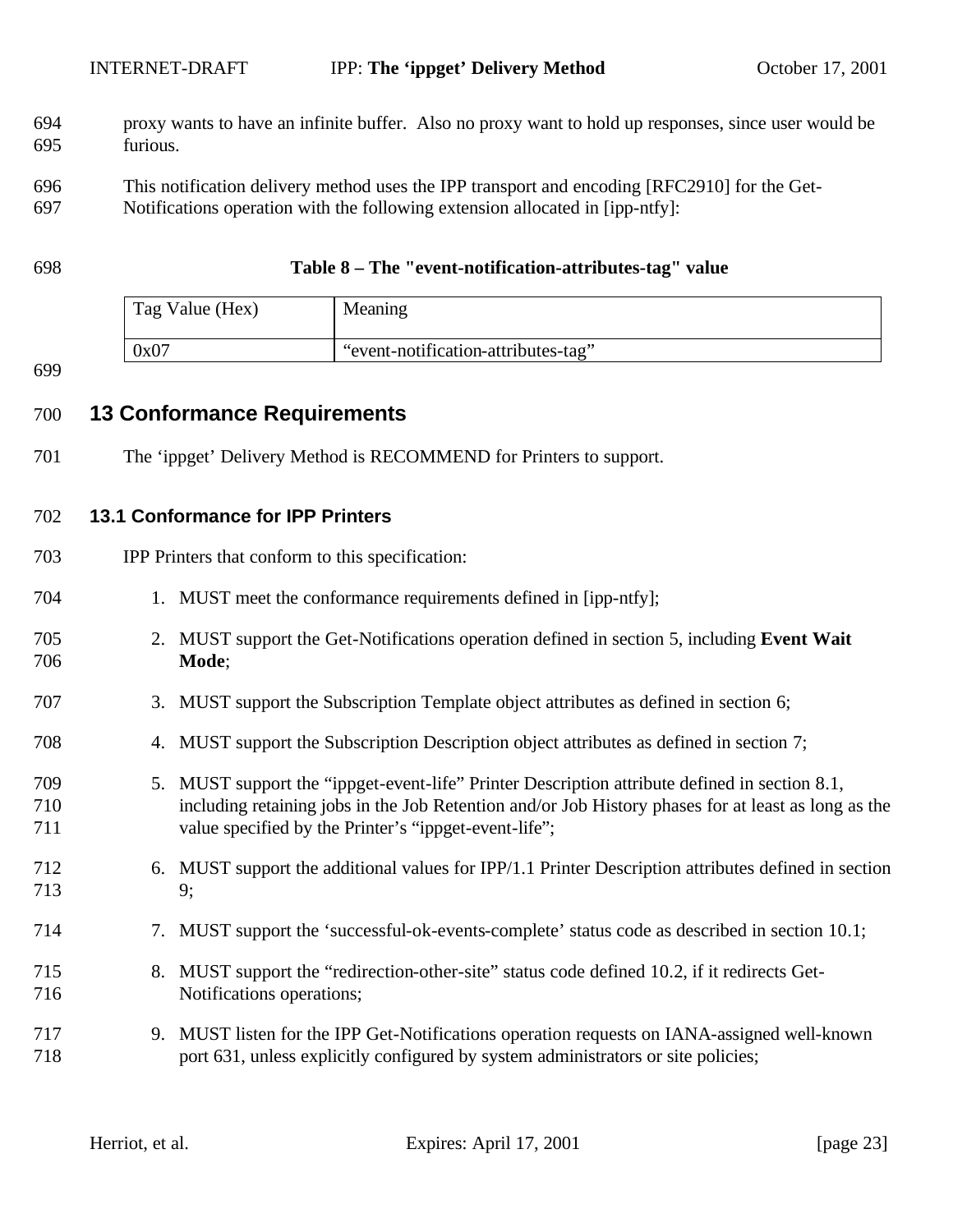10. SHOULD NOT listen for IPP Get-Notifications operation requests on any other port, unless explicitly configured by system administrators or site policies.

#### **13.2 Conformance for IPP Clients**

- IPP Clients that conform to this specification:
- 723 1. MUST create **unambiguously unique** 'ippget' URLs in all cases that conform to the ABNF specified in section 11.5 of this document;
- 2. ;MUST send IPP Get-Notifications operation requests via the port specified in the associated 'ipp' URL (if present) or otherwise via IANA assigned well-known port 631;
- 3. MUST convert the associated 'ipp' URLs for use in IPP Get-Notifications operation to their corresponding 'http' URL forms for use in the HTTP layer according to the rules in section 5 "IPP URL Scheme" in [RFC2910].
- Note: The use of ambiguous 'ippget' URLs is NOT an optional feature for IPP Clients; it is a non-conformant implementation error.

# **14 IANA Considerations**

- IANA shall register the 'ippget' URL scheme as defined in section 11 according to the procedures of [RFC2717].
- The rest of this section contains the exact information for IANA to add to the IPP Registries according to the procedures defined in RFC 2911 [RFC2911] section 6.
- *Note to RFC Editors: Replace RFC NNNN below with the RFC number for this document, so that it accurately reflects the content of the information for the IANA Registry.*

#### **14.1 Additional attribute value registrations for existing attributes**

 This section lists additional attribute value registrations for use with existing attributes defined in other documents.

#### **14.1.1 Additional values for the "notify-schemes-supported" Printer attribute**

 The following table lists the uriScheme value defined in this document as an additional uriScheme value for use with the "notify-schemes-supported" Printer attribute defined in [ipp-ntfy]. This is to be registered according to the procedures in RFC 2911 [RFC2911] section 6.1.

| 746 | uriScheme Attribute Values: | Ref.     | Section: |
|-----|-----------------------------|----------|----------|
| 747 | ippget                      | RFC NNNN |          |

| Expires: April 17, 2001<br>Herriot, et al. | [page 24] |
|--------------------------------------------|-----------|
|--------------------------------------------|-----------|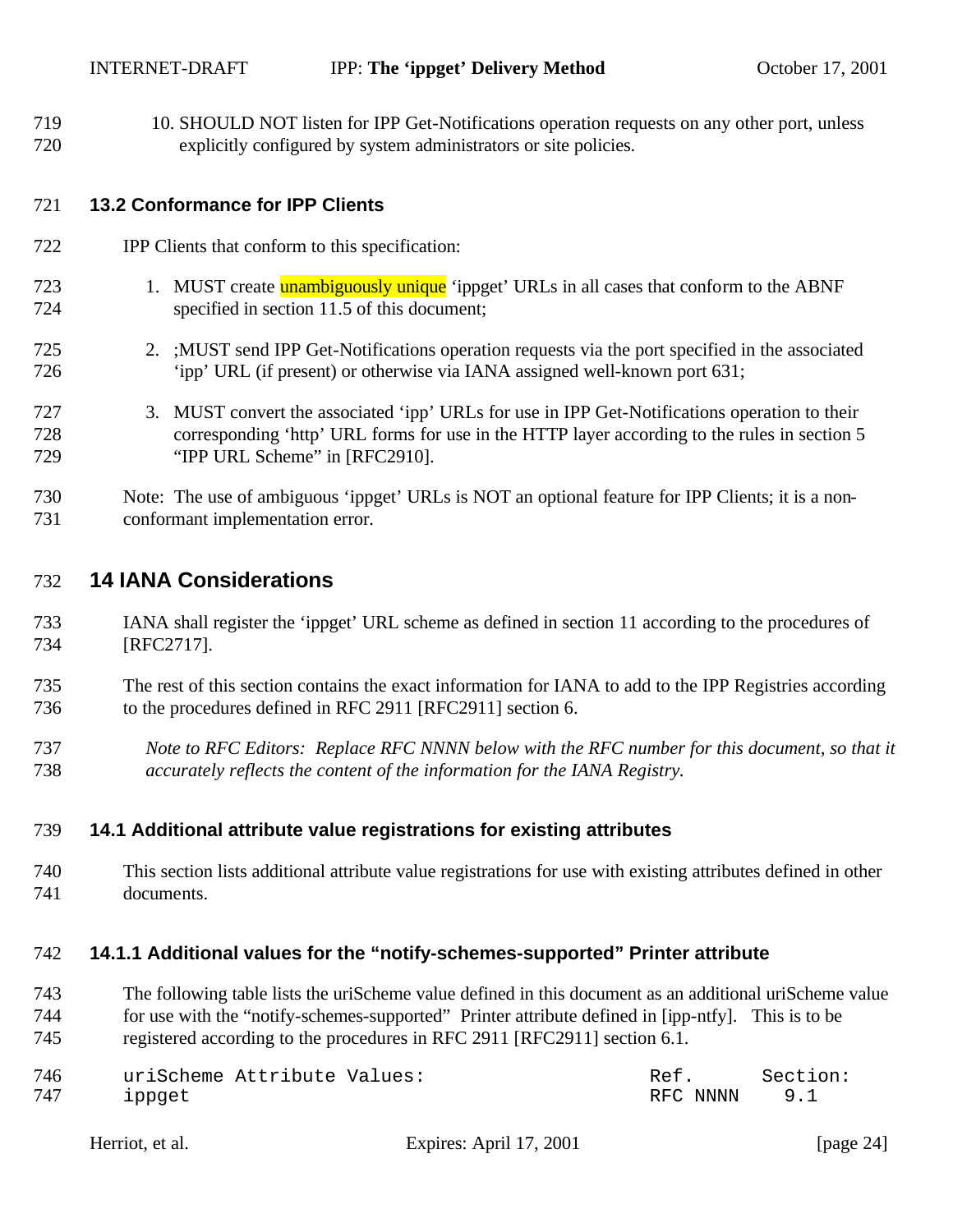| 748<br>749<br>750<br>751<br>752 | The resulting URI scheme attribute value registrations will be published in the<br>ftp://ftp.iana.org/in-notes/iana/assignments/ipp/attribute-values/notify-schemes-supported/<br>area.                                                                                                     |
|---------------------------------|---------------------------------------------------------------------------------------------------------------------------------------------------------------------------------------------------------------------------------------------------------------------------------------------|
| 753                             | 14.1.2 Additional values for the "operations-supported" Printer attribute                                                                                                                                                                                                                   |
| 754<br>755<br>756               | The following table lists the enum attribute value defined in this document as an additional type2 enum<br>value for use with the "operations-supported" Printer attribute defined in [RFC2911]. This is to be<br>registered according to the procedures in RFC 2911 [RFC2911] section 6.1. |
| 757<br>758<br>759               | type2 enum Attribute Values:<br>Value<br>Section:<br>Ref.<br>Get-Notifications<br>0x001C<br>RFC NNNN<br>9.2                                                                                                                                                                                 |
| 760<br>761<br>762<br>763        | The resulting enum attribute value registration will be published in the<br>ftp://ftp.iana.org/in-notes/iana/assignments/ipp/attribute-values/operations-supported/<br>area.                                                                                                                |
| 764                             | <b>14.2 Operation Registrations</b>                                                                                                                                                                                                                                                         |
| 765<br>766                      | The following table lists the operation defined in this document. This is to be registered according to<br>the procedures in RFC 2911 [RFC2911] section 6.4.                                                                                                                                |
| 767<br>768<br>769               | Operations:<br>Ref.<br>Section:<br>Get-Notifications operation<br>5<br>RFC NNNN                                                                                                                                                                                                             |
| 770<br>771<br>772<br>773        | The resulting operation registration will be published in the<br>ftp://ftp.iana.org/in-notes/iana/assignments/ipp/operations/<br>area.                                                                                                                                                      |
| 774                             | <b>14.3 Attribute Registrations</b>                                                                                                                                                                                                                                                         |
| 775<br>776                      | The following table lists the attribute defined in this document. This is to be registered according to the<br>procedures in RFC 2911 [RFC2911] section 6.2.                                                                                                                                |
| 777<br>778<br>779               | Printer Description attributes:<br>Section:<br>Ref.<br>ippget-event-life (integer(15:MAX))<br>8.1<br>RFC NNNN                                                                                                                                                                               |
|                                 |                                                                                                                                                                                                                                                                                             |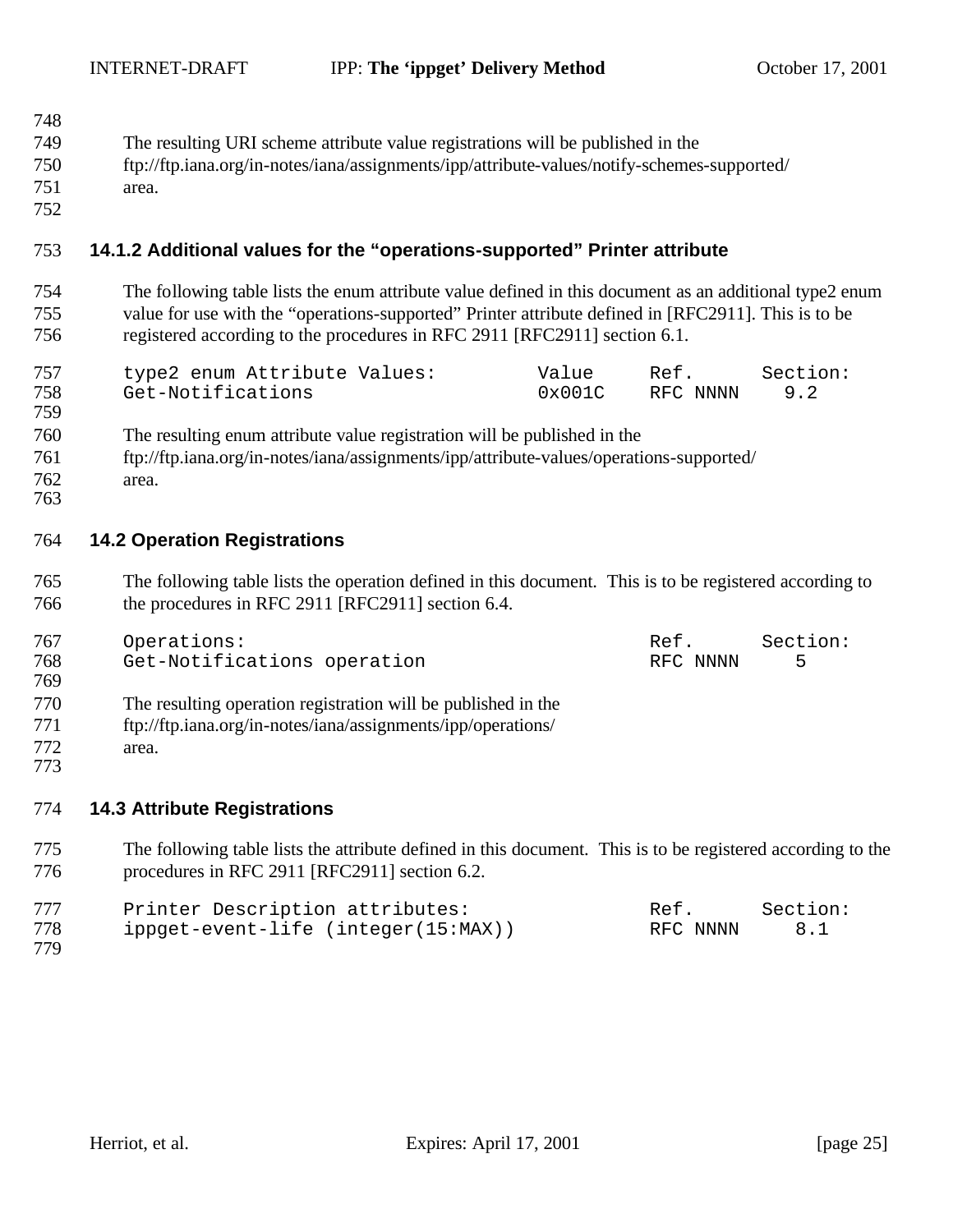- The resulting attribute registration will be published in the
- ftp://ftp.iana.org/in-notes/iana/assignments/ipp/attributes/
- area.

# **14.4 Status code Registrations**

 The following table lists the status code defined in this document. This is to be registered according to 786 the procedures in RFC 2911 [RFC2911] section 6.6.

| 787 | Status codes:                            | Ref.     | Section: |
|-----|------------------------------------------|----------|----------|
| 788 | $successful-ok-events-complete (0x0007)$ | RFC NNNN | 10.1     |
| 789 | redirection-other-site (0x0300)          | RFC NNNN | 10.2     |
| 790 |                                          |          |          |

 The resulting status code registration will be published in the ftp://ftp.iana.org/in-notes/iana/assignments/ipp/status-codes/ area.

# **15 Internationalization Considerations**

The IPP Printer MUST localize the "notify-text" attribute as specified in section 14 of [ipp-ntfy].

 In addition, when the client receives the Get-Notifications response, it is expected to localize the attributes that have the 'keyword' attribute syntax according to the charset and natural language requested in the Get-Notifications request.

# **16 Security Considerations**

 The IPP Model and Semantics document [RFC2911] discusses high-level security requirements (Client Authentication, Server Authentication and Operation Privacy). Client Authentication is the mechanism by which the client proves its identity to the server in a secure manner. Server Authentication is the mechanism by which the server proves its identity to the client in a secure manner. Operation Privacy is defined as a mechanism for protecting operations from eavesdropping.

 Unlike other Event Notification delivery methods in which the IPP Printer initiates the Event Notification, with the method defined in this document, the Notification Recipient is the client who initiates the Get-Notifications operation. Therefore, there is no chance of "spam" notifications with this method. Furthermore, such a client can close down the HTTP channel at any time, and so can avoid future unwanted Event Notifications at any time.

 Because the Get-Notifications operation is sent in the same direction as Job Creation operations, this Event Notification Delivery Method poses no additional firewall or port assignment issues.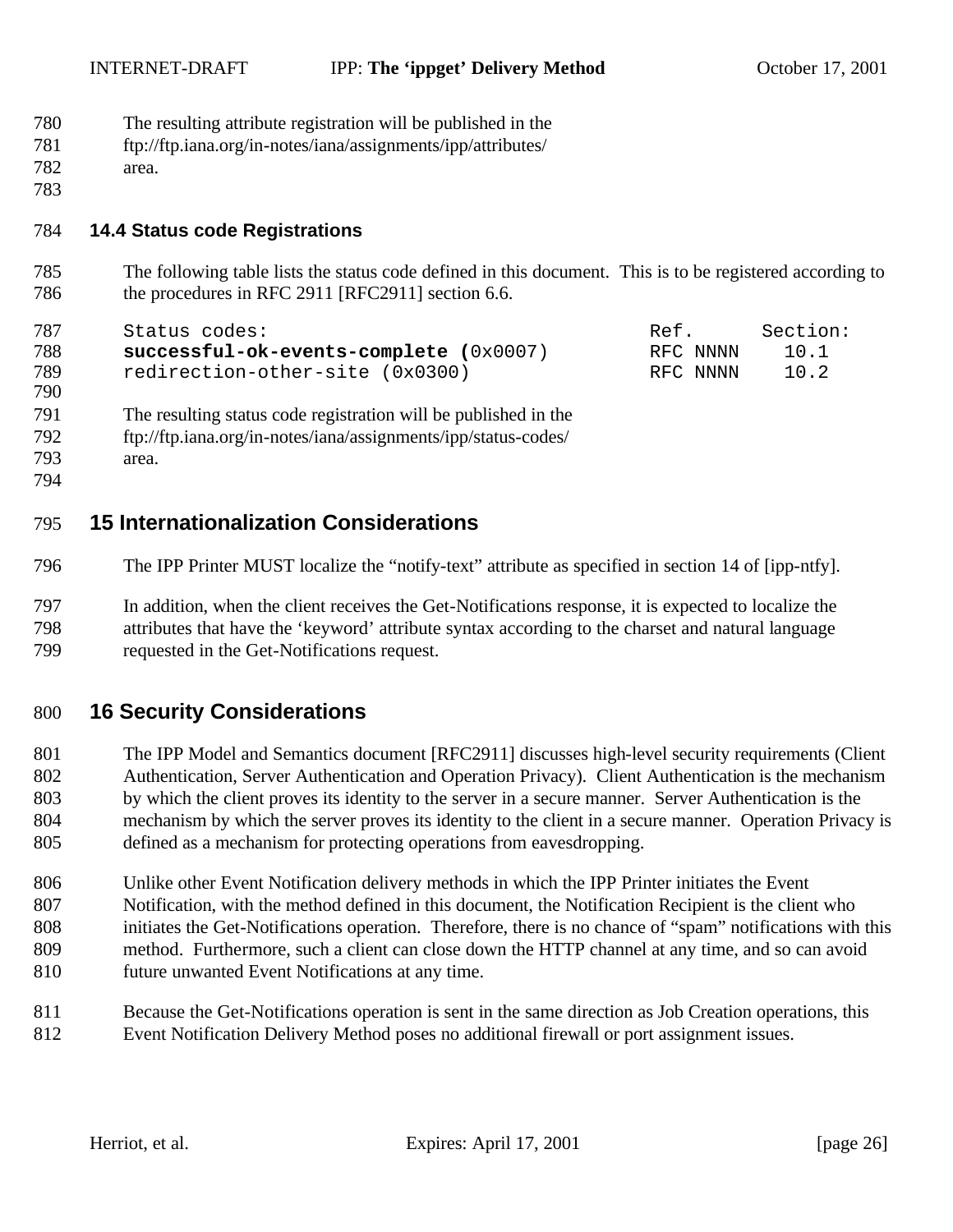# **17 References**

| 814 | $[IANA-MT]$                                                                                                                           |
|-----|---------------------------------------------------------------------------------------------------------------------------------------|
| 815 | IANA Registry of Media Types: ftp://ftp.iana.orgisi.edu/in-notes/iana/assignments/media-types/                                        |
| 816 | [IANA-PORTREG]                                                                                                                        |
| 817 | IANA Port Numbers Registry. ftp://ftp.isi.edu/in-notes/iana/assignments/port-numbers                                                  |
| 818 | [ipp-iig]                                                                                                                             |
| 819 | Hastings, T., Manros, C., Kugler, K. Holst H., Zehler, P., "Internet Printing Protocol/1.1: draft-ietf-                               |
| 820 | ipp-implementers-guide-v11-03.txt, work in progress, July 17, 2001                                                                    |
| 821 | [ipp-ntfy]                                                                                                                            |
| 822 | R. Herriot, Hastings, T., Isaacson, S., Martin, J., deBry, R., Shepherd, M., Bergman, R., "Internet                                   |
| 823 | Printing Protocol/1.1: IPP Event Notifications and Subscriptions", <draft-ietf-ipp-not-spec-07.txt>,</draft-ietf-ipp-not-spec-07.txt> |
| 824 | August 20, 2001.                                                                                                                      |
| 825 | [RFC1900]                                                                                                                             |
| 826 | B. Carpenter, Y. Rekhter. Renumbering Needs Work, RFC 1900, February 1996.                                                            |
| 827 | [RFC2026]                                                                                                                             |
| 828 | S. Bradner, "The Internet Standards Process -- Revision 3", RFC 2026, October 1996.                                                   |
| 829 | [RFC2119]                                                                                                                             |
| 830 | S. Bradner, "Key words for use in RFCs to Indicate Requirement Levels", RFC 2119, March 1997                                          |
| 831 | [RFC2368]                                                                                                                             |
| 832 | P. Hoffman, L. Masinter, J. Zawinski. The "mailto" URL Scheme, RFC 2368, July 1998.                                                   |
| 833 | [RFC2373]                                                                                                                             |
| 834 | R. Hinden, S. Deering. IP Version 6 Addressing Architecture, RFC 2373, July 1998.                                                     |
| 835 | [RFC2396]                                                                                                                             |
| 836 | Berners-Lee, T. et al. Uniform Resource Identifiers (URI): Generic Syntax, RFC 2396, August 1998                                      |
| 837 | $[RFC2565]$                                                                                                                           |
| 838 | Herriot, R., Butler, S., Moore, P., and R. Turner, "Internet Printing Protocol/1.0: Encoding and                                      |
| 839 | Transport", RFC 2565, April 1999.                                                                                                     |
| 840 | [RFC2566]                                                                                                                             |
| 841 | R. deBry, T. Hastings, R. Herriot, S. Isaacson, and P. Powell, "Internet Printing Protocol/1.0: Model                                 |
| 842 | and Semantics", RFC 2566, April 1999.                                                                                                 |
| 843 | [RFC2567]                                                                                                                             |
| 844 | Wright, D., "Design Goals for an Internet Printing Protocol", RFC 2567, April 1999.                                                   |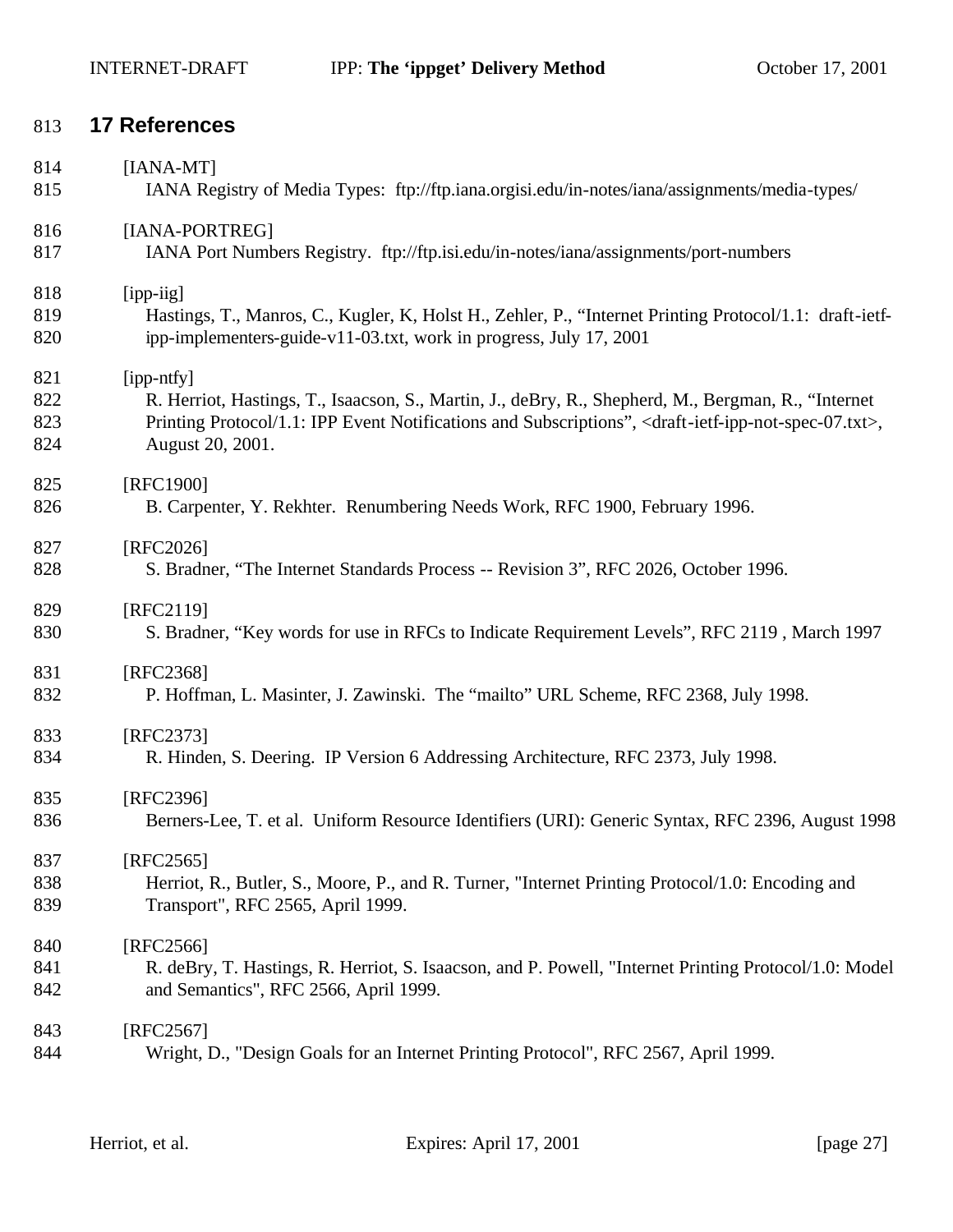| 845        | [RFC2568]                                                                                             |
|------------|-------------------------------------------------------------------------------------------------------|
| 846        | Zilles, S., "Rationale for the Structure and Model and Protocol for the Internet Printing Protocol",  |
| 847        | RFC 2568, April 1999.                                                                                 |
| 848        | [RFC2569]                                                                                             |
| 849        | Herriot, R., Hastings, T., Jacobs, N., Martin, J., "Mapping between LPD and IPP Protocols", RFC       |
| 850        | 2569, April 1999.                                                                                     |
| 851        | [RFC2616]                                                                                             |
| 852        | R. Fielding, J. Gettys, J. Mogul, H. Frystyk, L. Masinter, P. Leach, T. Berners-Lee, "Hypertext"      |
| 853        | Transfer Protocol - HTTP/1.1", RFC 2616, June 1999.                                                   |
| 854        | [RFC2707]                                                                                             |
| 855        | Bergman, R., Hastings, T., Isaacson, S., and H. Lewis, "Job Monitoring MIB - V1.0", November          |
| 856        | 1999.                                                                                                 |
| 857        | [RFC2717]                                                                                             |
| 858        | R. Petke and I. King, "Registration Procedures for URL Scheme Names", RFC 2717, November              |
| 859        | 1999.                                                                                                 |
| 860        | [RFC2732]                                                                                             |
| 861        | R. Hinden, B. Carpenter, L. Masinter. Format for Literal IPv6 Addresses in URL's, RFC 2732,           |
| 862        | December 1999.                                                                                        |
| 863        | [RFC2910]                                                                                             |
| 864        | Herriot, R., Butler, S., Moore, P., Tuner, R., "Internet Printing Protocol/1.1: Encoding and          |
| 865        | Transport", RFC 2910, September 2000.                                                                 |
| 866        | [RFC2911]                                                                                             |
| 867        | R. deBry, T. Hastings, R. Herriot, S. Isaacson, P. Powell, "Internet Printing Protocol/1.1: Model and |
| 868        | Semantics", RFC 2911, September 2000.                                                                 |
|            |                                                                                                       |
| 869        | <b>18 Authors' Addresses</b>                                                                          |
| 870        |                                                                                                       |
| 871        | <b>Robert Herriot</b>                                                                                 |
| 872        | Xerox Corp.                                                                                           |
| 873        | 3400 Hill View Ave, Building 1                                                                        |
| 874<br>875 | Palo Alto, CA 94304                                                                                   |
| 876        | Phone: 650-813-7696                                                                                   |
| 877        | Fax: 650-813-6860                                                                                     |
| 878        | e-mail: robert.herriot@pahv.xerox.com                                                                 |
| 879        |                                                                                                       |
| 880        | Carl Kugler                                                                                           |

IBM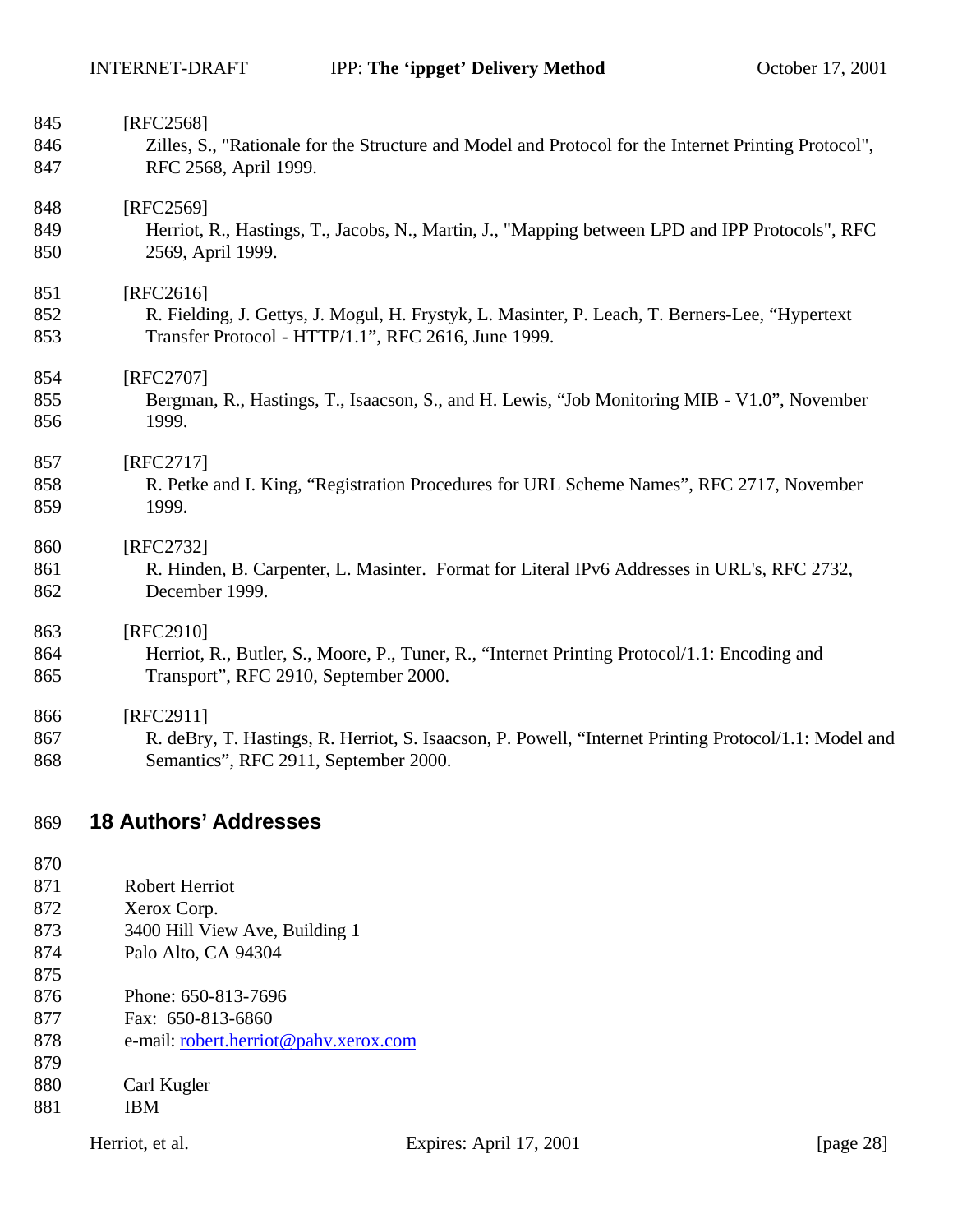| 882 | P.O. Box 1900                                                                                              |
|-----|------------------------------------------------------------------------------------------------------------|
| 883 | Boulder, CO 80301-9191                                                                                     |
| 884 |                                                                                                            |
| 885 | Phone:                                                                                                     |
| 886 | Fax:                                                                                                       |
| 887 | e-mail: kugler@us.ibm.com                                                                                  |
| 888 |                                                                                                            |
| 889 | Harry Lewis                                                                                                |
| 890 | <b>IBM</b>                                                                                                 |
| 891 | P.O. Box 1900                                                                                              |
| 892 | Boulder, CO 80301-9191                                                                                     |
| 893 |                                                                                                            |
| 894 | Phone: 303-924-5337                                                                                        |
| 895 | FAX:                                                                                                       |
| 896 | e-mail: harryl@us.ibm.com                                                                                  |
| 897 |                                                                                                            |
| 898 |                                                                                                            |
| 899 | IPP Web Page: http://www.pwg.org/ipp/                                                                      |
| 900 | IPP Mailing List: ipp@pwg.org                                                                              |
| 901 |                                                                                                            |
| 902 | To subscribe to the ipp mailing list, send the following email:                                            |
| 903 | 1) send it to majordomo@pwg.org                                                                            |
| 904 | 2) leave the subject line blank                                                                            |
| 905 | 3) put the following two lines in the message body:                                                        |
| 906 | subscribe ipp                                                                                              |
| 907 | end                                                                                                        |
| 908 |                                                                                                            |
| 909 | Implementers of this specification document are encouraged to join the IPP Mailing List in order to        |
| 910 | participate in any discussions of clarification issues and review of registration proposals for additional |
| 911 | attributes and values. In order to reduce spam the mailing list rejects mail from non-subscribers, so you  |

must subscribe to the mailing list in order to send a question or comment to the mailing list.

# **19 Description of Base IPP documents**

- The base set of IPP documents includes:
- 915 Design Goals for an Internet Printing Protocol [RFC2567]
- Rationale for the Structure and Model and Protocol for the Internet Printing Protocol [RFC2568]
- 917 Internet Printing Protocol/1.1: Model and Semantics [RFC2911]
- Internet Printing Protocol/1.1: Encoding and Transport [RFC2910]
- 919 Internet Printing Protocol/1.1: Implementer's Guide [ipp-iig]
- Mapping between LPD and IPP Protocols [RFC2569]
- 921 Internet Printing Protocol (IPP): IPP Event Notifications and Subscriptions [ipp-ntfy]
-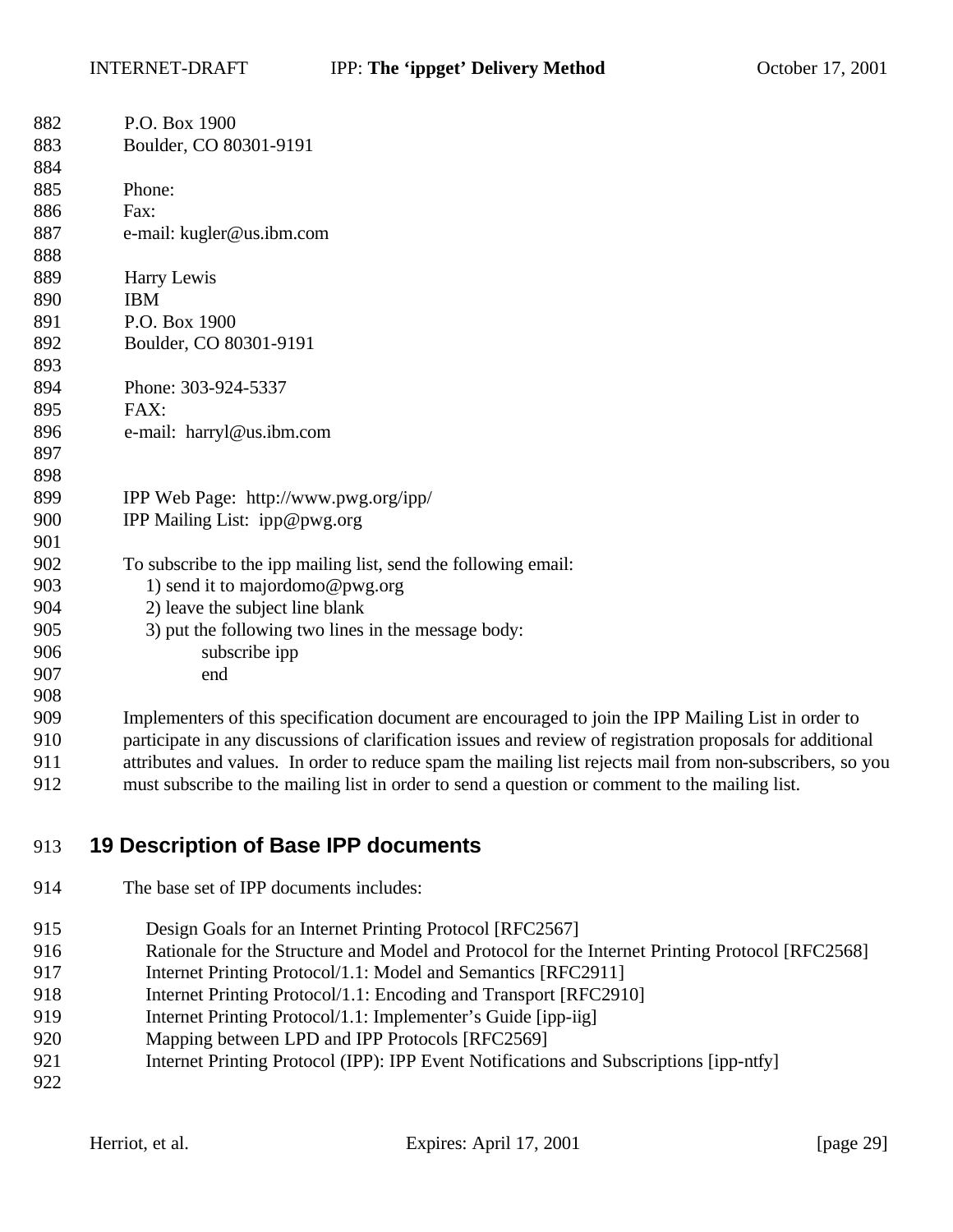The "Design Goals for an Internet Printing Protocol" document takes a broad look at distributed printing functionality, and it enumerates real-life scenarios that help to clarify the features that need to be included in a printing protocol for the Internet. It identifies requirements for three types of users: end users, operators, and administrators. It calls out a subset of end user requirements that are satisfied in IPP/1.0. A few OPTIONAL operator operations have been added to IPP/1.1.

- The "Rationale for the Structure and Model and Protocol for the Internet Printing Protocol" document describes IPP from a high level view, defines a roadmap for the various documents that form the suite of IPP specification documents, and gives background and rationale for the IETF working group's major decisions.
- The "Internet Printing Protocol/1.1: Model and Semantics" document describes a simplified model with abstract objects, their attributes, and their operations that are independent of encoding and transport. It introduces a Printer and a Job object. The Job object optionally supports multiple documents per Job. It also addresses security, internationalization, and directory issues.
- The "Internet Printing Protocol/1.1: Encoding and Transport" document is a formal mapping of the abstract operations and attributes defined in the model document onto HTTP/1.1 [RFC2616]. It defines the encoding rules for a new Internet MIME media type called "application/ipp". This document also defines the rules for transporting over HTTP a message body whose Content-Type is "application/ipp". This document defines the 'ippget' scheme for identifying IPP printers and jobs.
- The "Internet Printing Protocol/1.1: Implementer's Guide" document gives insight and advice to
- implementers of IPP clients and IPP objects. It is intended to help them understand IPP/1.1 and some
- of the considerations that may assist them in the design of their client and/or IPP object
- implementations. For example, a typical order of processing requests is given, including error checking. Motivation for some of the specification decisions is also included.
- The "Mapping between LPD and IPP Protocols" document gives some advice to implementers of gateways between IPP and LPD (Line Printer Daemon) implementations.
- The "IPP Event Notifications and Subscriptions" document defines an extension to IPP/1.0 [RFC2566,
- 949 RFC2565] and IPP/1.1 [RFC2911, RFC2910]. This extension allows a client to subscribe to printing
- related Events and defines the semantics for delivering asynchronous *Event Notifications* to the
- specified *Notification Recipient* via a specified *Delivery Method* (i.e., protocols) defined in (separate) Delivery Method documents.

# **20 Full Copyright Statement**

Copyright (C) The Internet Society (2001). All Rights Reserved.

This document and translations of it may be copied and furnished to others, and derivative works that

comment on or otherwise explain it or assist in its implementation may be prepared, copied, published

- and distributed, in whole or in part, without restriction of any kind, provided that the above copyright
- notice and this paragraph are included on all such copies and derivative works. However, this document itself may not be modified in any way, such as by removing the copyright notice or references
- to the Internet Society or other Internet organizations, except as needed for the purpose of developing